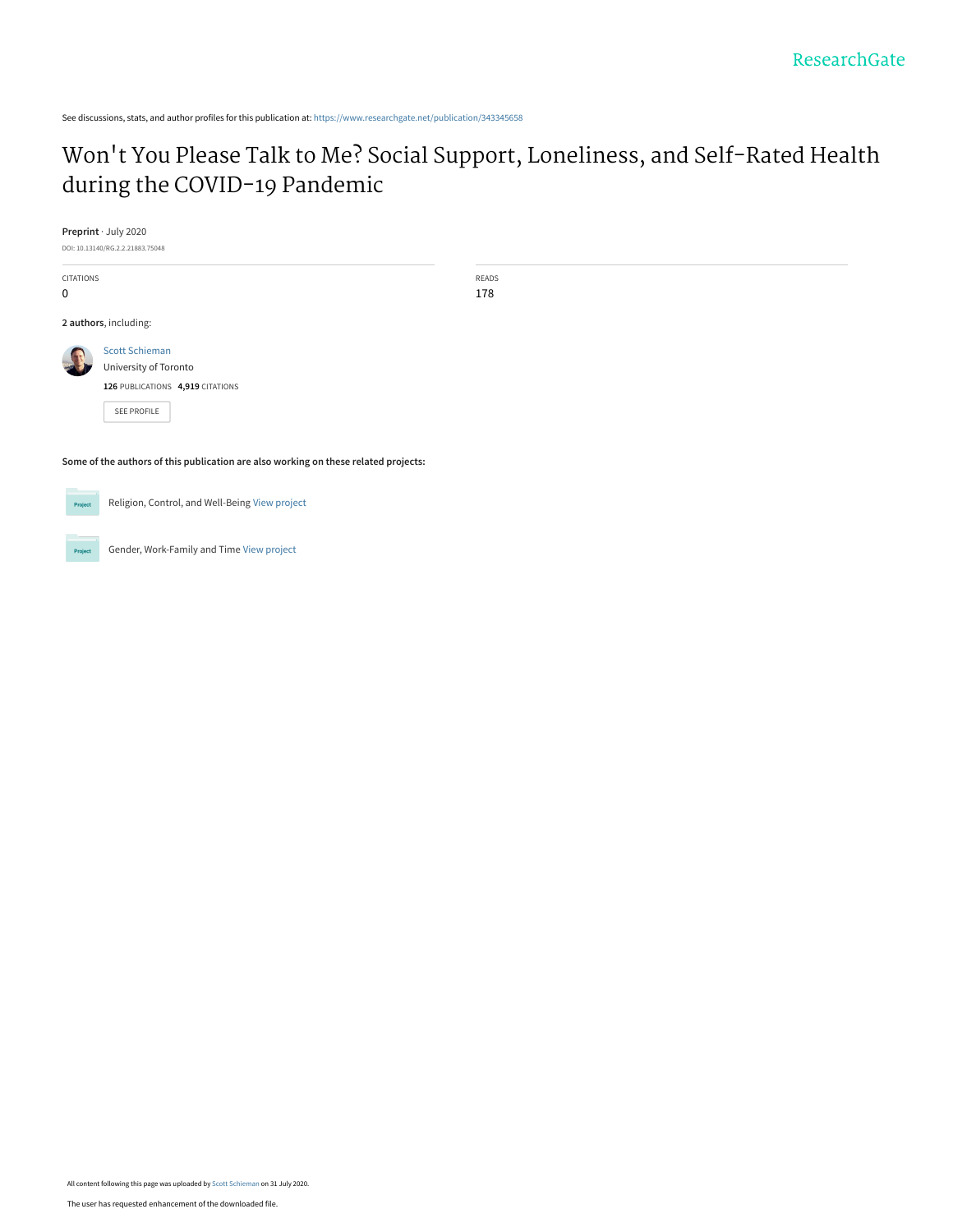# **Won't You Please Talk to Me?**

# **Social Support, Loneliness, and Self-Rated Health during the COVID-19 Pandemic**

Alex Bierman, Ph.D. *University of Calgary* 

Scott Schieman, Ph.D. *University of Toronto* 

Address all correspondence to Alex Bierman, Associate Professor, Department of Sociology,

University of Calgary, Calgary, Alberta T2N 1N4, Canada; aebierma@ucalgary.ca.

Total word count: 8,541

Number of tables: 3

Number of figures: 3

Funding sources: Funding from the University of Toronto COVID-19 Action Initiative 2020 and

Tri-Council Bridge funding supported this research (Scott Schieman, PI).

Conflict of interest: None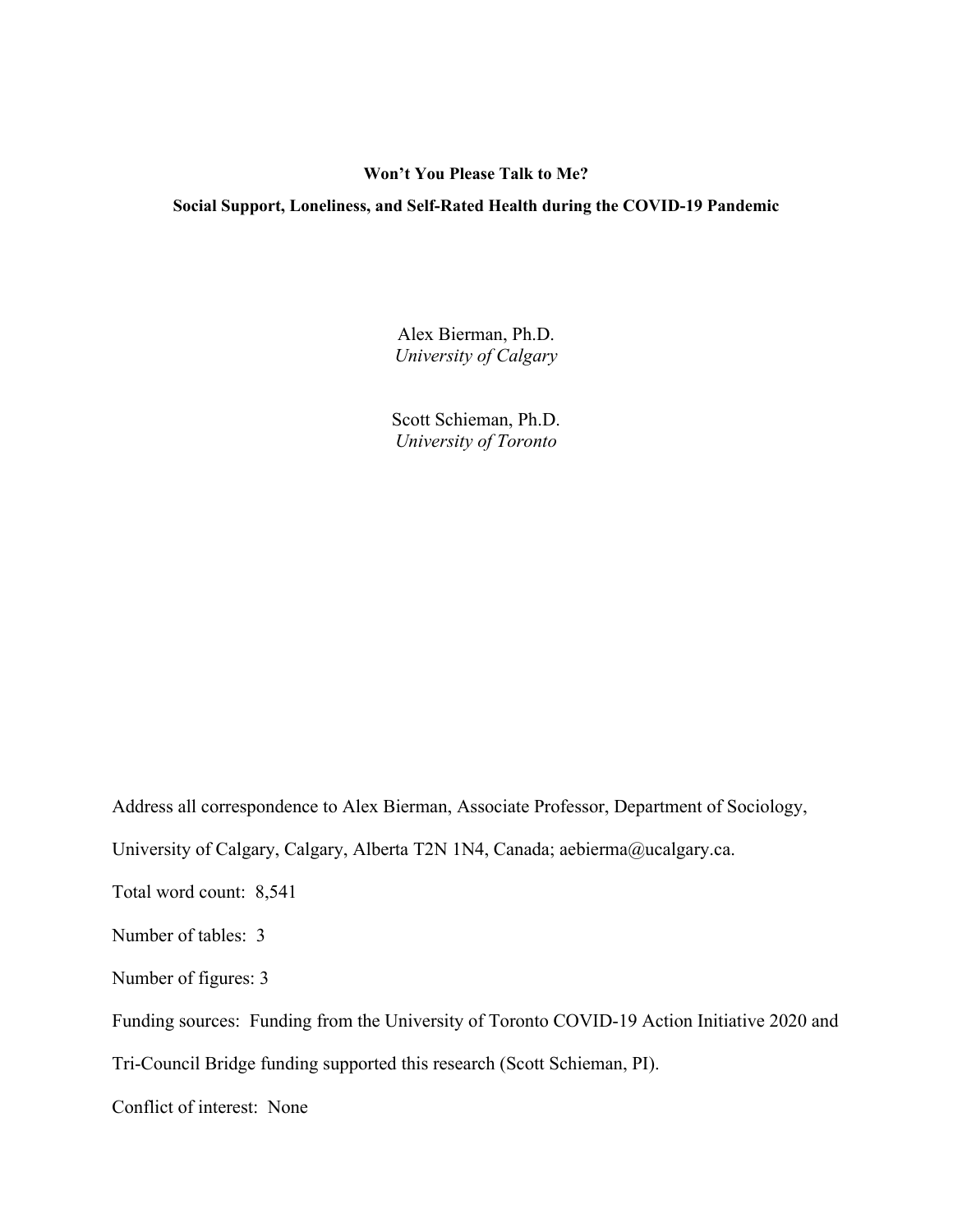# **Won't You Please Talk to Me? Social Support, Loneliness, and Self-Rated Health during the COVID-19 Pandemic**

## **Abstract**

In the wake of the COVID-19 pandemic, many nations around the world instituted strict social distancing measures. Although necessary to deter the spread of the virus, these measures may also have had adverse health repercussions by increasing social isolation. Using a national longitudinal study, in which respondents were surveyed in March and May of 2020, we show that, at baseline, loneliness was inversely associated with self-rated health, and there was a beneficial indirect association between social support and self-rated health through lower levels of loneliness. Between March and May, social support declined and loneliness increased, with these changes independent of each other and both contributing to explaining declines in selfrated health. Baseline loneliness was also associated with declines in self-rated health. This study suggests that social distancing during the COVID-19 pandemic impaired social connectedness, thereby resulting in detriments to population health.

Keywords: Health, social support, loneliness, COVID-19, social distancing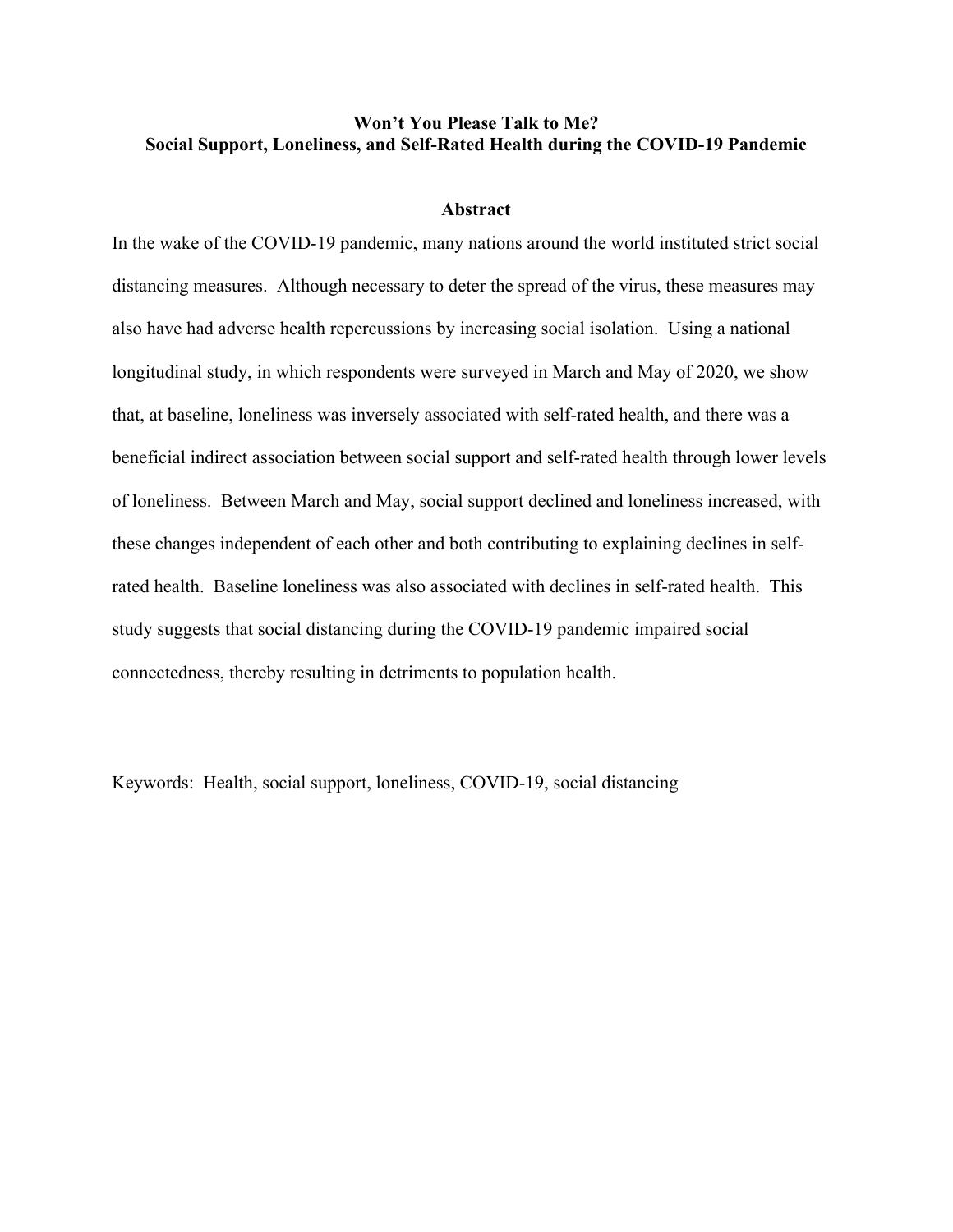# **Won't You Please Talk to Me? Social Support, Loneliness, and Self-Rated Health during the COVID-19 Pandemic**

 The drive for social connection is a fundamental human need that is often crucial for individual well-being (Thoits 2011; Turner and Brown 2010). Yet, in the wake of the COVID-19 pandemic, many nations across the world instituted strict social distancing measures that included advising much of the population to stay at home, as well as banning social gatherings and closing schools, places of worship, and many workplaces (Douglas et al. 2020). Although necessary to slow the spread of the virus, some health scholars also voiced concern that these social distancing measures could result in prolonged isolation that would have adverse consequences for well-being (Vieira, Franco, Restrepo, and Abel 2020).

 In this paper, we address these concerns by building on a model of social support and health that locates reduced loneliness as a key mechanism for the health effects of social support (Uchino 2004). Much research documents the importance of supportive others in one's social network for individual health (Thoits 2011), and immersion a vibrant network of supportive others has a clear tendency to deter loneliness (Rote, Hill, and Ellison, 2013). Loneliness is in turn damaging to a number of health outcomes (Cacioppo and Cacioppo 2014; Ong, Uchino, and Wethington 2016), through such mechanisms as impaired health behaviors and elevated levels of stress (Hawkley and Cacioppo 2010). The sum of the breadth of these adverse health effects will tend to be reflected in self-assessments of overall health (Doiron, Fiebig, Johar, and Suziedelyte 2015; Jarczok et al. 2015; Vie et al. 2014). As social distancing required reducing in-person social contacts and regular meetings of social groups, it is likely that the extent of supportive others availability to individuals declined, with commensurate deleterious consequences for loneliness and self-rated health.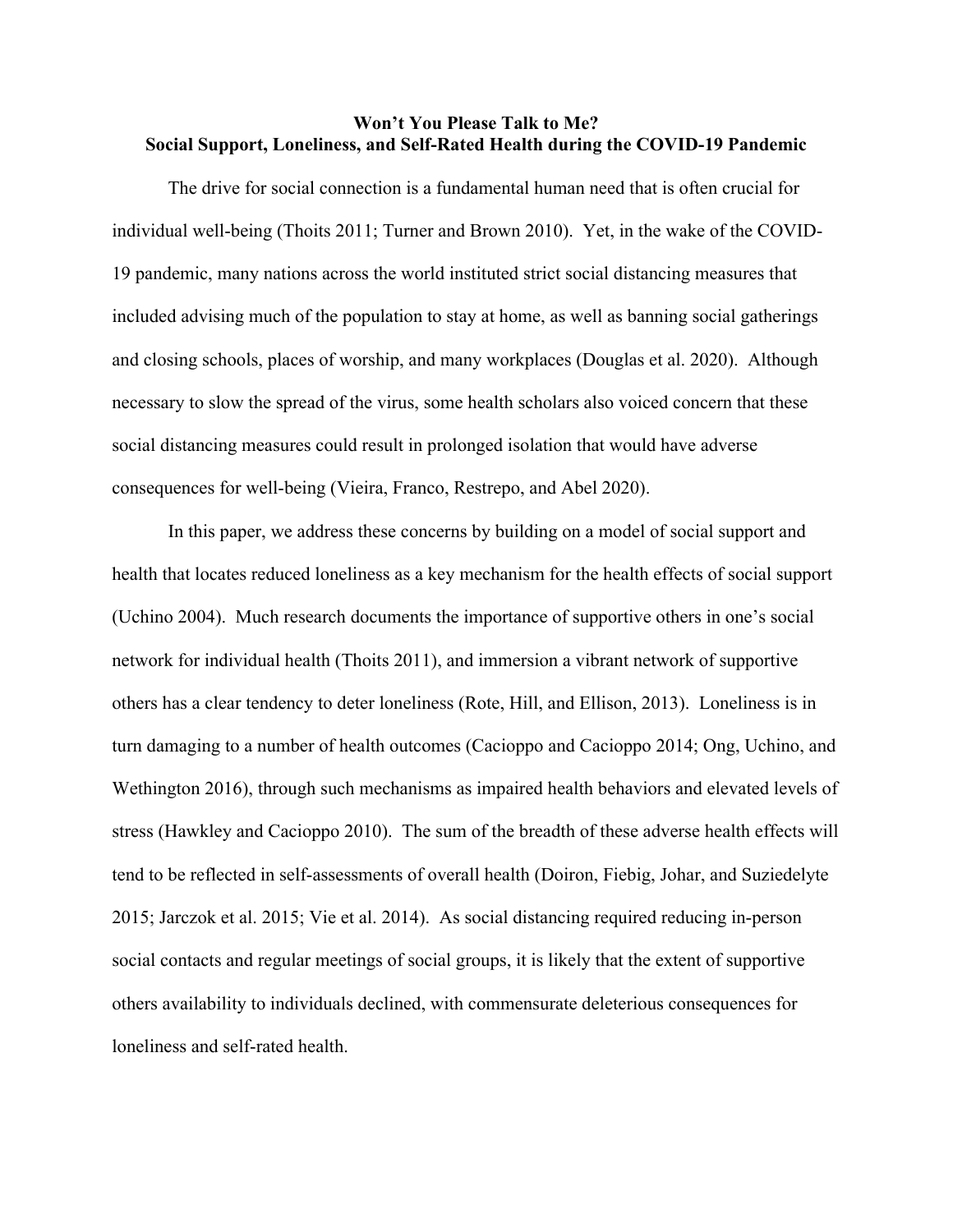To address these questions, we utilize a unique panel survey of Canadians, in which the first wave occurred during the early stages of the pandemic in March of 2020, shortly after social distancing measures were instituted across the nation, and a second wave was administered two months later in May. Using sequential latent change score (LCS) analysis, we assess changes in social support network resources and loneliness, as well as whether these changes were associated with changes in self-rated health. Our analyses show that, in March, loneliness was inversely associated with self-rated health, and a beneficial association between social support and self-rated health was entirely explained by a negative association between social support and loneliness. Between March and May, perceptions of social support provided within social networks shrank and loneliness expanded. Self-rated health also declined over this time period, and changes in both perceived social support and loneliness contributed to health declines, as did baseline levels of loneliness. This study therefore contributes crucial information to the study of population health during the COVID-19 pandemic by demonstrating that there was a wide-scale decrease in key markers of social connectedness, and these changes were in turn detrimentally associated with overall population health.

# **Background**

 Self-rated health most often refers to a single-item question in which respondents are asked to rate their overall health (Au and Johnson 2014). The degree to which measure is equally reflective of health across social sub-groups continues to be a matter of debate (e.g., Assari, Lankarani, and Burgard 2016; Berchick and Lynch 2017; Zajacova et al 2017), but metaanalytic evidence indicates that measures of self-rated health have a high degree of predictive validity for mortality (DeSalvo et al. 2006). Self-rated health also corresponds to a number of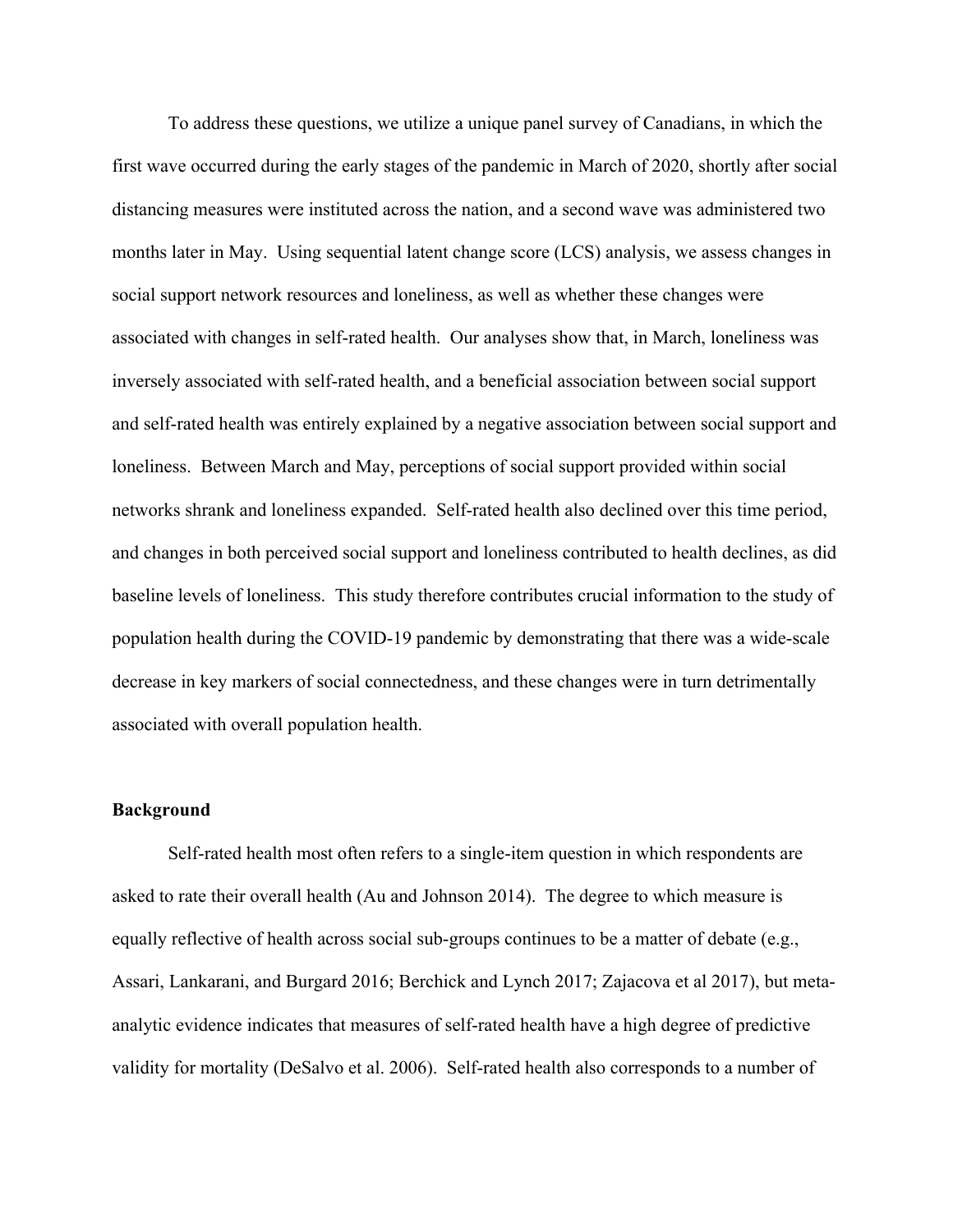objective biomarkers (Jarczok et al. 2015; Vie et al. 2014), even in apparently healthy individuals (Leshem-Rubinow et al 2015). Moreover, self-rated health is predictive of serious, chronic illnesses, as well as subsequent hospitalizations and out-of-hospital medical service use (Doiron, Fiebig, Johar, and Suziedelyte 2015). In addition, research suggests that the increasing availability of health information has led to an expansion of the accuracy individuals' selfassessments of health in recent years (Schnittker and Bacak 2014). Despite debates regarding the universal applicability of self-rated health, then, the breadth of factors and conditions encompassed by measures of self-rated health suggests that declines in overall population health during the COVID-19 pandemic are likely to be reflected in changes in self-rated health.

 One factor that is likely to be critically important for health during the COVID-19 pandemic is that of loneliness. Loneliness is often framed in terms of perceived social isolation (Cacioppo and Cacioppo 2014), as loneliness is an evaluative construct that reflects the subjective evaluation of social relationships as failing to meet individual and social needs, particularly when the individual is not satisfied by the degree of intimacy in social relationships (de Jong Gierveld and Havens 2004; Hughes, Waite, Hawkley, and Cacioppo 2004). In reflecting perceived social isolation, loneliness is influenced not only by the breadth of individuals' social networks (Peterson et al. 2016), but also the quality of social relationships (Shiovitz-Ezra and Leitsch 2010), including the degree of social support in one's social relationships (Rote et al. 2013)

 Notably, prior to the COVID-19 pandemic, many characterized North American and other Western nations as in the grip of an "epidemic" of loneliness (e.g., Jeste, Lee, and Cacioppo 2020; Sime and Collins 2019), leading to concerns that "forced quarantines and social distancing imposed by the COVID-19 crisis are likely to further exacerbate the loneliness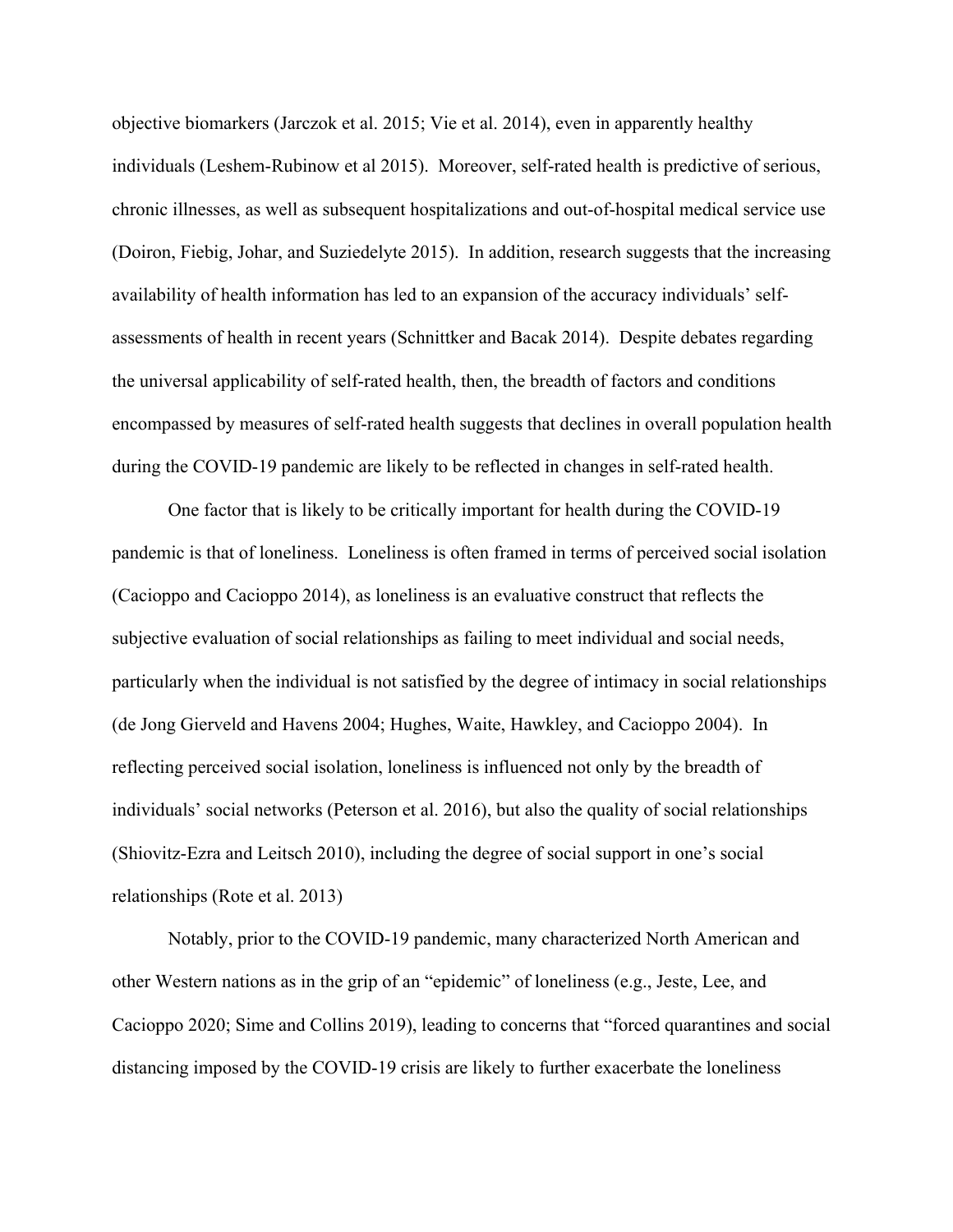epidemic" (Sharma, Maheshwari, and Bronsther 2020:32; for similar concerns, see also Banerjee and Rai 2020; Galea, Merchant, and Lurie 2020). These concerns are supported by preliminary comparisons of cross-sectional population surveys from 2018 and during the pandemic, which indicate higher rates of loneliness during the pandemic (McGinty, Presskreischer, Han, and Barry 2020). These findings are suggestive, but also may be due to gradual increases in loneliness that were already occurring in North America and many other nations. It therefore remains an open question as to whether loneliness increased specifically during the COVID-19 pandemic.

 If loneliness did increase, though, these changes were likely to have acute detrimental consequences for population health that would be reflected in declines in self-rated health. Recent research has documented an extensive record of pervasive deleterious health effects of loneliness (Cacioppo and Cacioppo 2014; Ong, Uchino, and Wethington 2016). The consequences of loneliness for health can be tracked through a number of biological substrata, including cardiovascular disease and diabetes (Christiansen, Larsen, and Lasgaard 2016), as well as health behaviors such as physical activity and smoking (Pels and Kleinert 2016; Shankar, McMunn, Banks, and Steptoe 2011). Moreover, because perceptions of social isolation denote a lower degree of safety in the environment, loneliness can also serve as a stressor that elevates stress hormones and has adverse effects on biologically restorative systems, such as sleep (Drake, Sladek, and Doane 2016; Hawkley and Cacioppo 2010). The risk of loneliness for health has been demonstrated with links to objective outcomes, including biomarkers of health dysfunction and mortality (Holt-Lunstad et al. 2015; Nersesian et al. 2018; Rico-Uribe et al. 2018; Whisman 2010). Not surprisingly, given the association between these objective outcomes and self-rated health, loneliness is also associated with self-rated health. Baseline levels of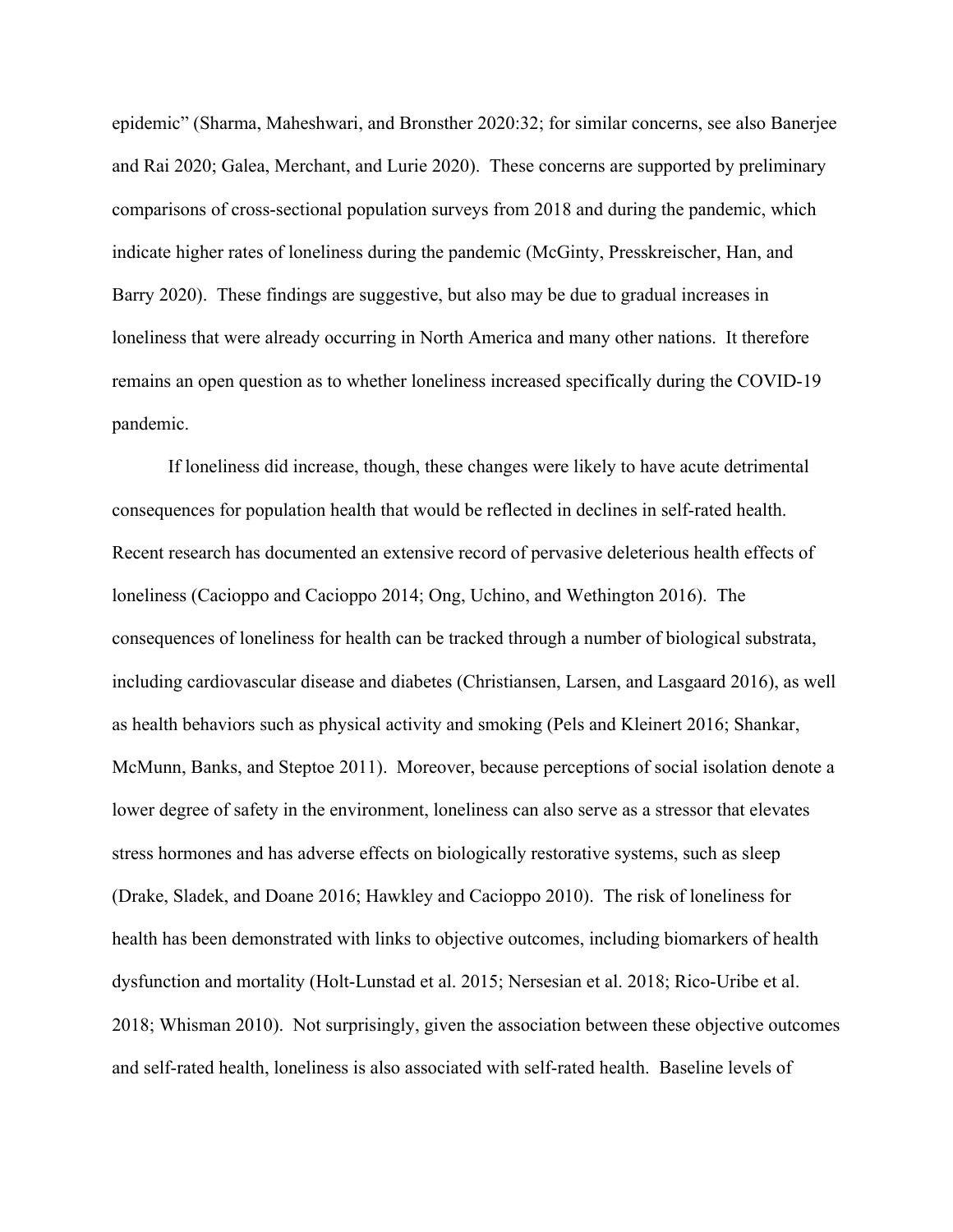loneliness are not only related to subsequent declines in self-rated health (Luo, Hawkley, Waite, and Cacioppo 2012; Tsur et al. 2019; Yu, Sessions, Fu, and Wall 2015), but changes in loneliness are also associated with subsequent self-rated health (Nummela, Seppänen, and Uutela 2011). Based on this evidence, we suggest that baseline levels of loneliness at the beginning of the COVID-19 pandemic will be inversely associated with initial levels of self-rated health. In addition, we expect that there will be increases across the population in loneliness during the COVID-19 pandemic, as well as a decline in self-rated health, and increases in loneliness will contribute to explaining declines in self-rated health.

## *Consequences of Shrinking Social Support*

 A primary contributor to increases in loneliness during the COVID-19 pandemic is likely to be decreases in perceived social support. Although the research literature varies in its approach to social support (Uchino, Bowen, de Grey, Mikel, and Fisher 2018), a common approach is from a functionalist perspective, "which is the extent to which one can access assistance and resources afforded from people in their networks" (Werner-Seidler et al. 2017:1464). This approach is useful in that it refers to both the overall availability of social support, but also encompasses the network relations that provide support, thereby integrating innovations in social support research that emphasize network connections as a key basis of social support (Berkman and Glass 2000; Pescosolido 2006). Social support can be differentiated between *perceived* and *received* social support, with perceived social support particularly beneficial by conveying that "an individual experiences being loved, valued, and able to count on others should the need arise" (Turner and Brown 2010:202). Within this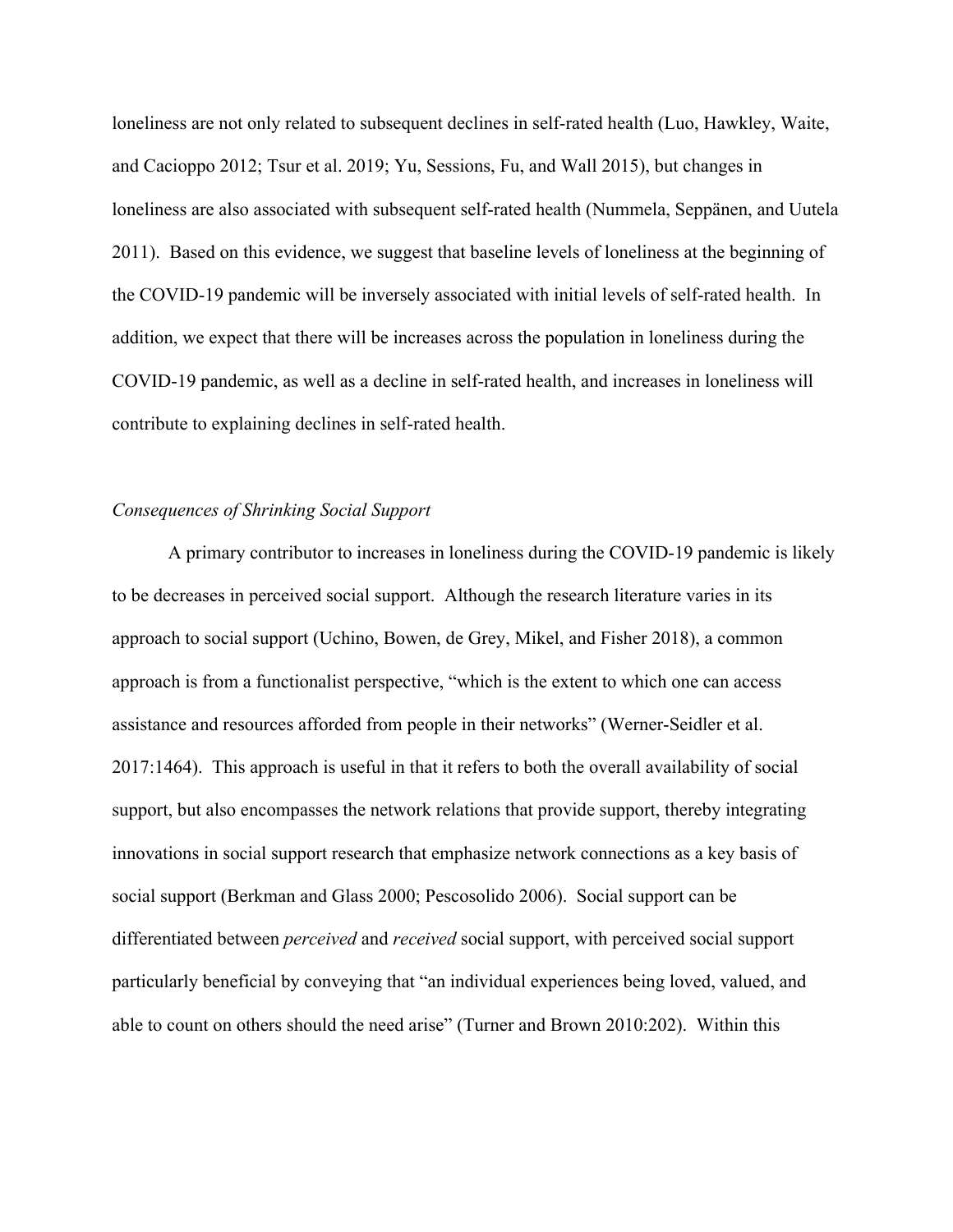research, then, we focus on perceptions of the extent to which one's social network can provide value and experiences of care as the key indicator of social support.

 Uchino (2004) proposed a conceptual model in which social support was suggested to positively influence health indirectly through a mechanism of preventing loneliness. The association between perceived social support and loneliness is clear, as relationships in which one is made to feel cared for and valued are likely to deter feelings of isolation and lack of social fulfillment. Moreover, not only has the inverse association between perceived social support and loneliness received empirical support (Rote et al. 2013; Swader 2019), but research also shows that a socially supportive social network is beneficially associated with health and well-being through reduced loneliness (Chen and Feeley 2014; Segrin and Domschke 2012). We therefore expect that, at baseline, perceptions of the extent of social support through one's social network will be positively associated with self-rated health, with this association explained by lower levels of loneliness. Furthermore, the severing of social interactions required by social distancing measures during the COVID-19 pandemic is likely to lead to a decline in perceptions of social support in one's social network; these losses will contribute to increases in loneliness, in turn leading to declines in self-rated health.

# *Summary of Expectations*

#### [FIGURE 1 ABOUT HERE]

 Figure 1 summarizes the primary expectations of this paper. We expect that, at baseline, higher levels of loneliness will be associated with lower self-rated health; social support will be inversely associated with loneliness, which will compose an indirect association between social support and self-rated health. Over the course of the study, we expect to observe declines in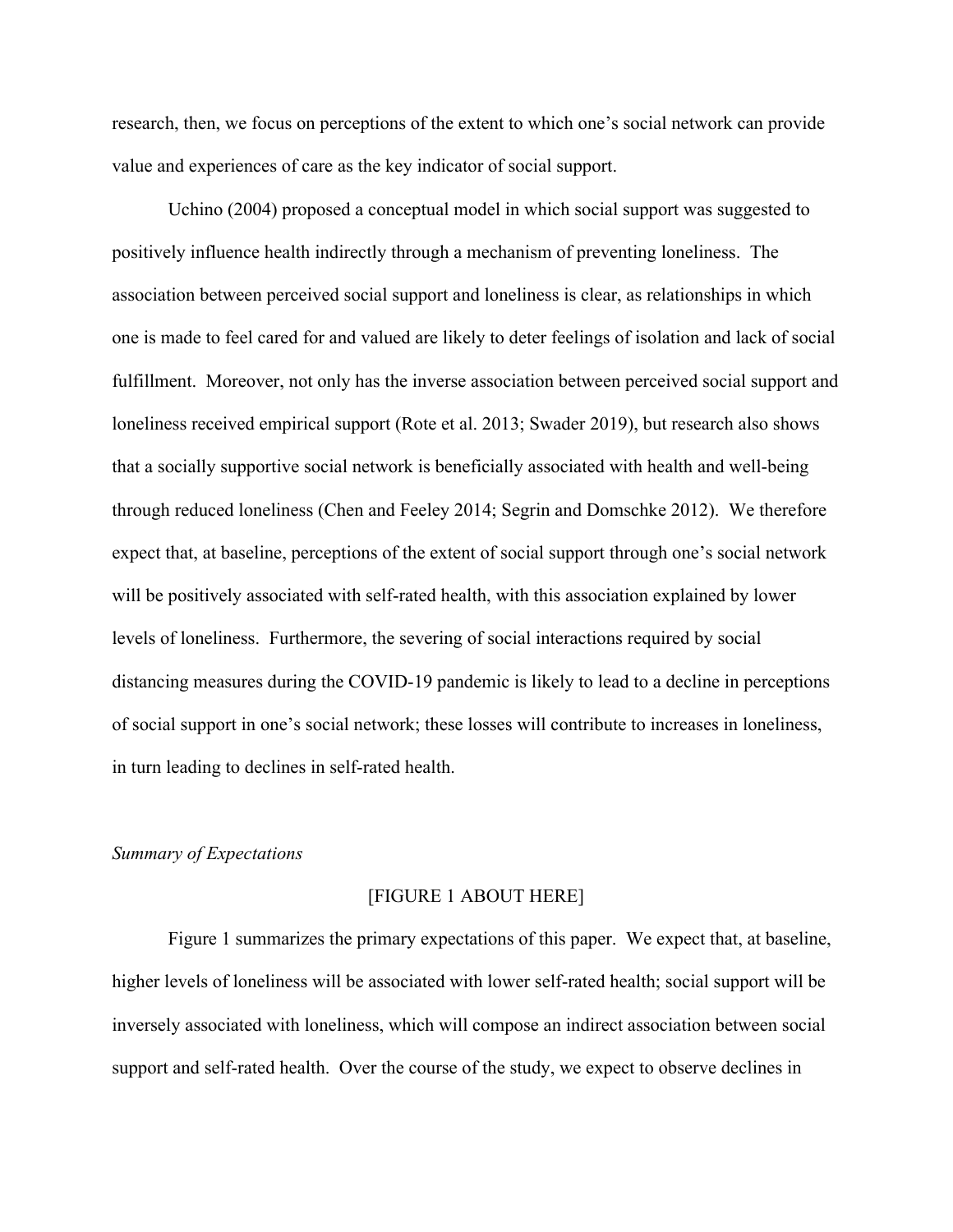social support, which will be reflected in increases in loneliness, and these changes will contribute to explaining declines in self-rated health; increases in loneliness will also help to explain the association between declines in social support and self-rated health, thereby constituting an additional indirect effect. We next test these expectations in a national longitudinal survey of Canadians.

## **Methods**

## *Data*

 The data analyzed in the present study are the *Canadian Quality of Work and Economic Life Study (C-QWELS)*. The baseline C-QWELS data used in the current research are a part of a Canadian national study intended to examine social conditions and well-being among Canadians who were currently employed. Data were gathered by the study authors in cooperation with the Angus Reid Forum, a Canadian national survey research firm that maintains an ongoing national panel of Canadian respondents. The baseline data used in this survey were gathered from March 17th to March 23rd, 2020 using an online survey of 2,528 working Canadians. The response rate was 43%, but results were statistically weighted according to the most current education, age, gender and region Census data to ensure a sample representative of working Canadians. Subsequently, 44 respondents were removed because they were not working at the time of the survey, reducing the sample size to 2,484; another 28 respondents were removed because they preferred to self-describe gender, and this was too small of a response size to analyze as a separate category, resulting in a final sample size of 2,456. An attempt was made to recontact these respondents using a similar online survey that was administered from May 17th to May 23rd, 2020, resulting in a sample of 1,854 respondents (a retention rate of 75.5%). Analytic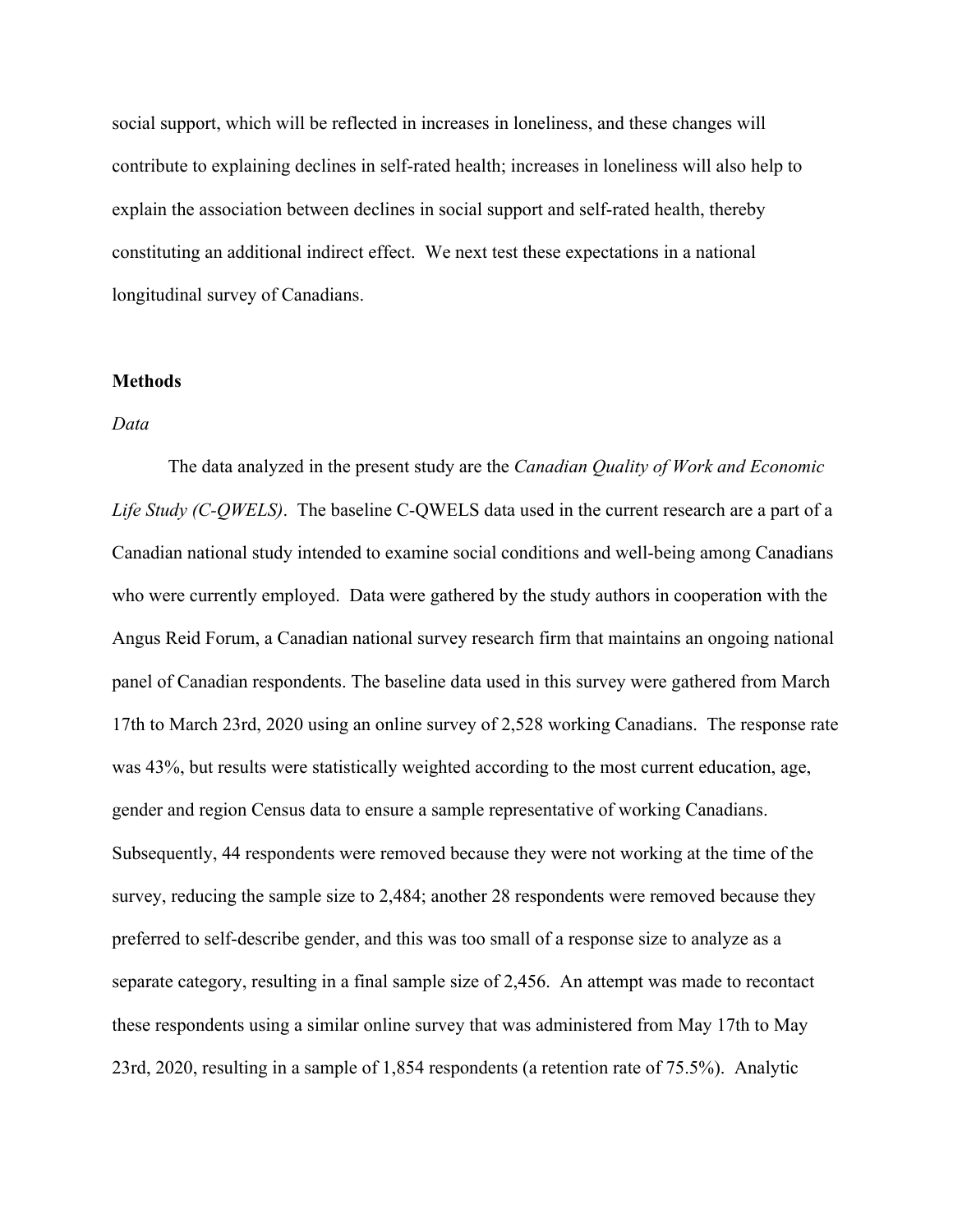methods used to address attrition are described in the section on methods of analysis. The timing of the first wave of these data should be underscored. At the time when the baseline data were gathered, social distancing measures had recently been put into place across Canada. This timing is useful both because it means that baseline refers to conditions during the early stages of the pandemic and, more importantly, change between March and May is specific to the changing nature of experiences during the pandemic, rather than change from prior to the pandemic to during the pandemic.

# *Focal Measures*

*Self-Rated Health*. Self-rated health was measured with a frequently-used survey question which asked, "Overall, how would you describe your current state of health?" with response categories of (1) Excellent, (2) Very good, (3) Good, (4) Fair, (5) Poor, and (6) Very Poor. As a low number of respondents indicated "very poor," responses to poor and very poor were combined, creating a five-level variable; all responses were reverse-coded so that higher values indicated better self-assessed health.

*Loneliness*. The measure of loneliness was adapted from validated three-item scale designed for assessing loneliness in social surveys (Hughes, Waite, Hawkley, and Cacioppo 2004). Respondents were asked how often in the past month they had felt "like you lacked companionship," "left out," and "isolated from other people." Responses were on a scale of 1 (None of the time) to 5 (All of the time).<sup>1</sup> A principal components analysis of the items at each wave showed both strong evidence of construct validity and consistency of psychometric properties across waves. At both waves, a principal components analysis showed one component with an eigenvalue greater than 1 and loadings for each item were approximately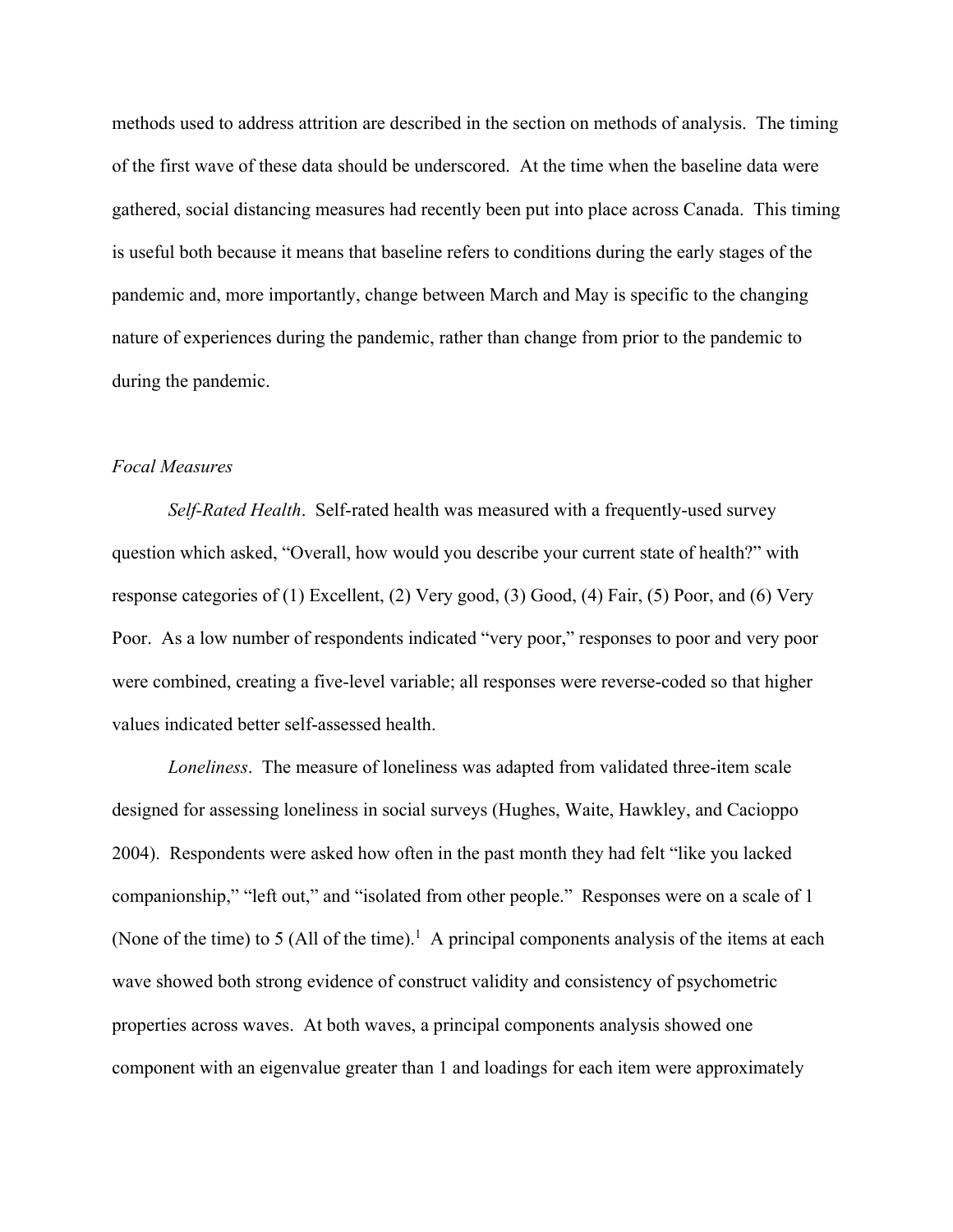0.85, and accounting for 71% of the variance in the items in March and 73% of the variance in the items in May. Reliability of the scale was strong and consistent, with a Cronbach's alpha of 0.80 in March and 0.81 in May. The mean of the three items at each wave was used as the indicator of loneliness.

*Perceived Social Support*. The measure of the extent of social support resources was adapted from the European Social Survey (ESS) because this measure has not only previously been used specifically to measure of social support (Curtin, Galvin, and Robinson 2019), but also because the measure has been validated as a predictor of loneliness (Swader 2019). Furthermore, the measure specifically asks about the extent of one's supportive social network, thereby closely aligning with the functionalist definition of perceived social support that encompasses the network basis of support. Respondents were asked, "How many people, if any, are there with whom you can discuss intimate and personal matters?" with responses of None, 1, 2, 3, 4-6, 7-9, and 10 or more. To create a measure with more evenly-distributed categories and avoid the influence of outliers, responses two the top two categories were combined, creating a five-level measure with the top category of 7 or more.

# *Control Measures*

 Control measures focused on prominent demographic determinants of social relationships and health. Age was measured in years and coded as a set of indictor variables to take into account non-linearities in the age distribution of loneliness and health; individuals aged 18-29 were compared to categories of 30-39, 40-49, 50-64, and 65+. Gender was coded as 0=men, 1=women. As is common in Canadian research (Little 2016), racial and ethnicity minority status was measured by a dichotomous variable in which the higher value indicated a "visible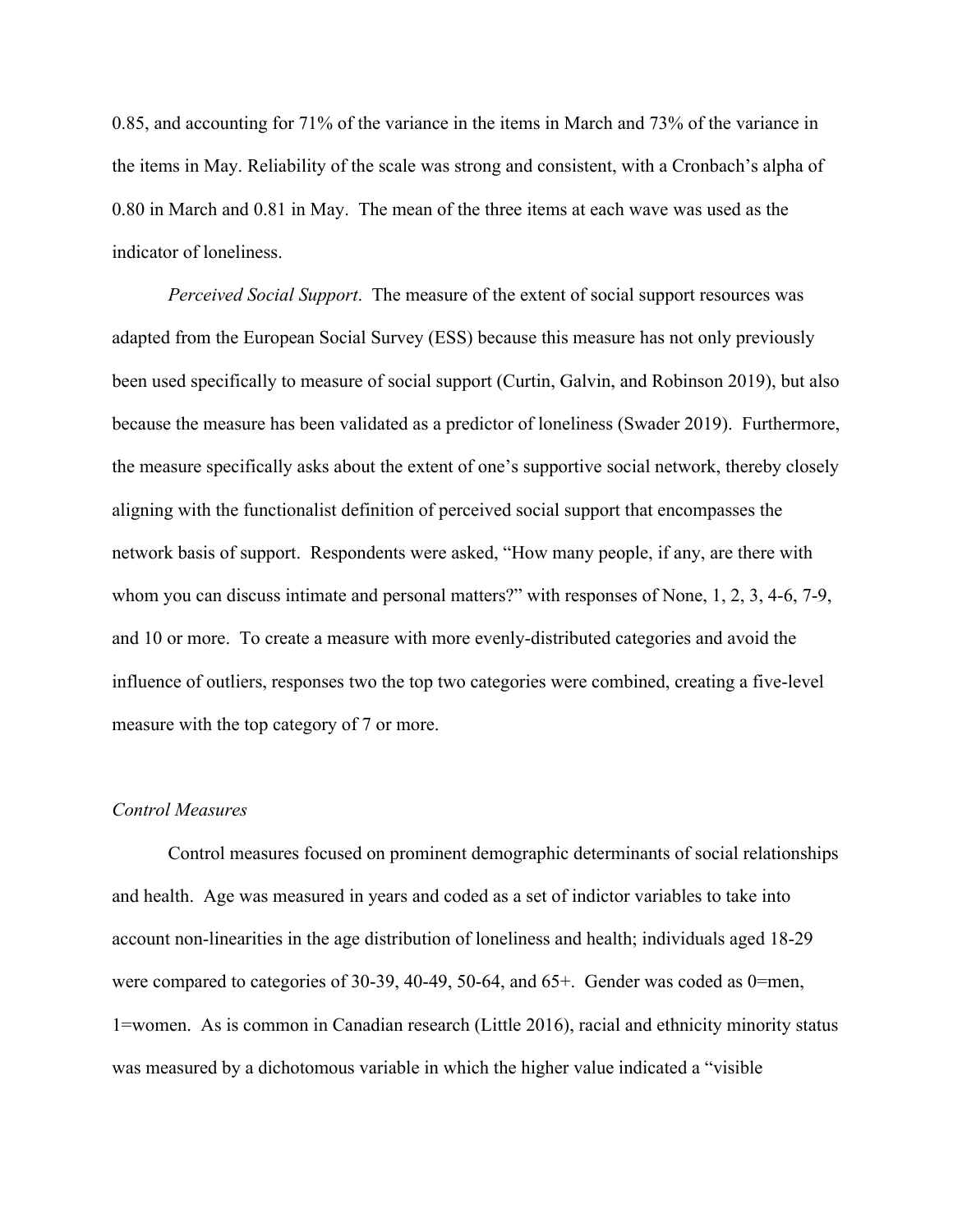minority."<sup>2</sup> Education was operationalized as a set of categories, in which individuals with a university degree were compared to categories of high school degree, some college/trade school/university, and college/trade school; less than 2% of weighted sample had less than a high school degree, and these respondents were grouped with those with a high school degree. Income was measured as a set of categories in which \$150,000 or more in household income was compared to less than \$25,000, \$25,000 to less than \$50,000, \$50,000 to less than \$100,000, and \$100,000 to less than \$150,000. Because individuals who do not provide income often reside in high income categories and taking non-response into account would help to control for biases in self-reports, missing income was considered as an additional analytic category. Furthermore, because baseline data focused on a working sample, we controlled for baseline work statuses with a set of dichotomous variables in which business owners or the self-employed were compared to part-time and full-time workers who were employed by others. We control for the presence of additional individuals in the home with an indicator of not living with a romantic partner (0=does not live with a partner, 1=lives with partner), and additional measure of the number of people in household other than the respondents (with a value of 0 indicating that the respondent lives alone and a top value of 5 or more additional people). Weighted sample descriptives are provided in Table 1.

#### [TABLE 1 ABOUT HERE]

#### *Methods of Analysis*

 Our primary means of analysis in the current research is sequential latent change score (LCS) analysis (Grimm, Ram, and Estabrook 2017). The LCS model estimates two primary parameters of interest. The first is mean baseline levels of an outcome, which is represented by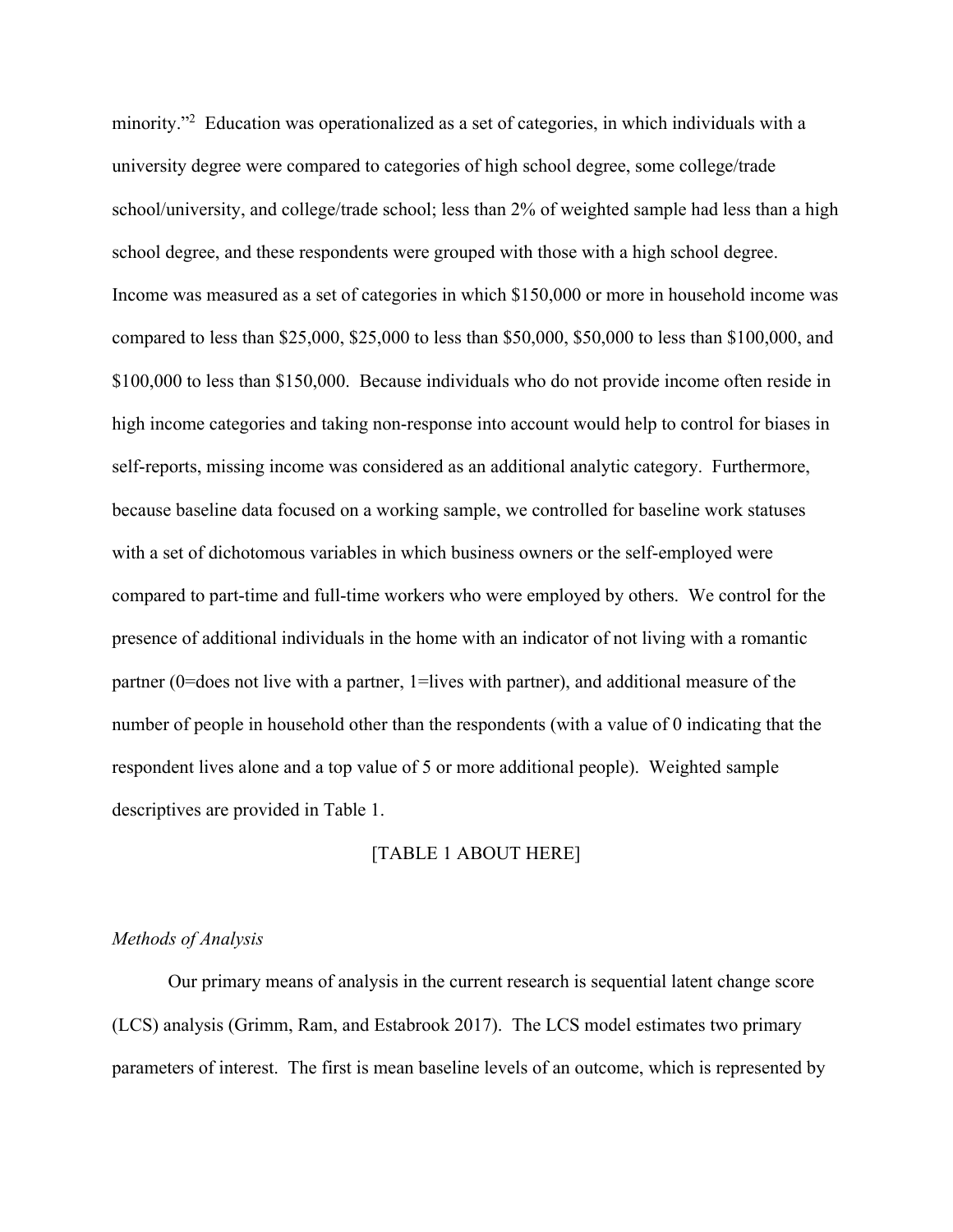the mean of an intercept factor, and the second is the mean change in the outcome over time, which is represented by the mean of a change factor. The LCS model provides several advantages in analyzing change over time (Coman et al. 2013). The first is that the LCS model integrates a random error term for each factor, thereby accommodating variation between individuals in not only baseline levels of an outcome, but also between-person variability in change over time. Second, by allowing the random error terms for the intercept and change factor to be correlated, the LCS model explicitly takes into account the degree to which baseline levels of an outcome are correlated with degree of change over time. Third, because the LCS model is estimated in a structural equation modeling (SEM) context, the LCS model affords the estimation of indirect pathways; the consequences of changes in social support for changes in self-rated health *through* changes in loneliness can therefore be estimated and tested. Fourth, SEMs can be estimated using "full information" maximum likelihood (FIML) estimation methods, which addresses missing data by using all of the information that is available for each case, thereby accounting for sample attrition (Enders 2010). The FIML estimation method does assume that data are "missing at random," meaning that data are not missing due to the values of the missing data, but support for the missing at random assumption was bolstered by ancillary analyses showing that baseline levels of loneliness, social support, and self-rated health were not associated with attrition at follow-up when age, education, and gender were held constant; furthermore, these demographic measures are included in the main analyses, thereby further supporting the FIML assumptions.

#### [FIGURE 2 ABOUT HERE]

 The primary LCS analyses are depicted in Figure 2. A LCS model is estimated by using an observed measure at baseline as the indictor of latent levels of the baseline construct; a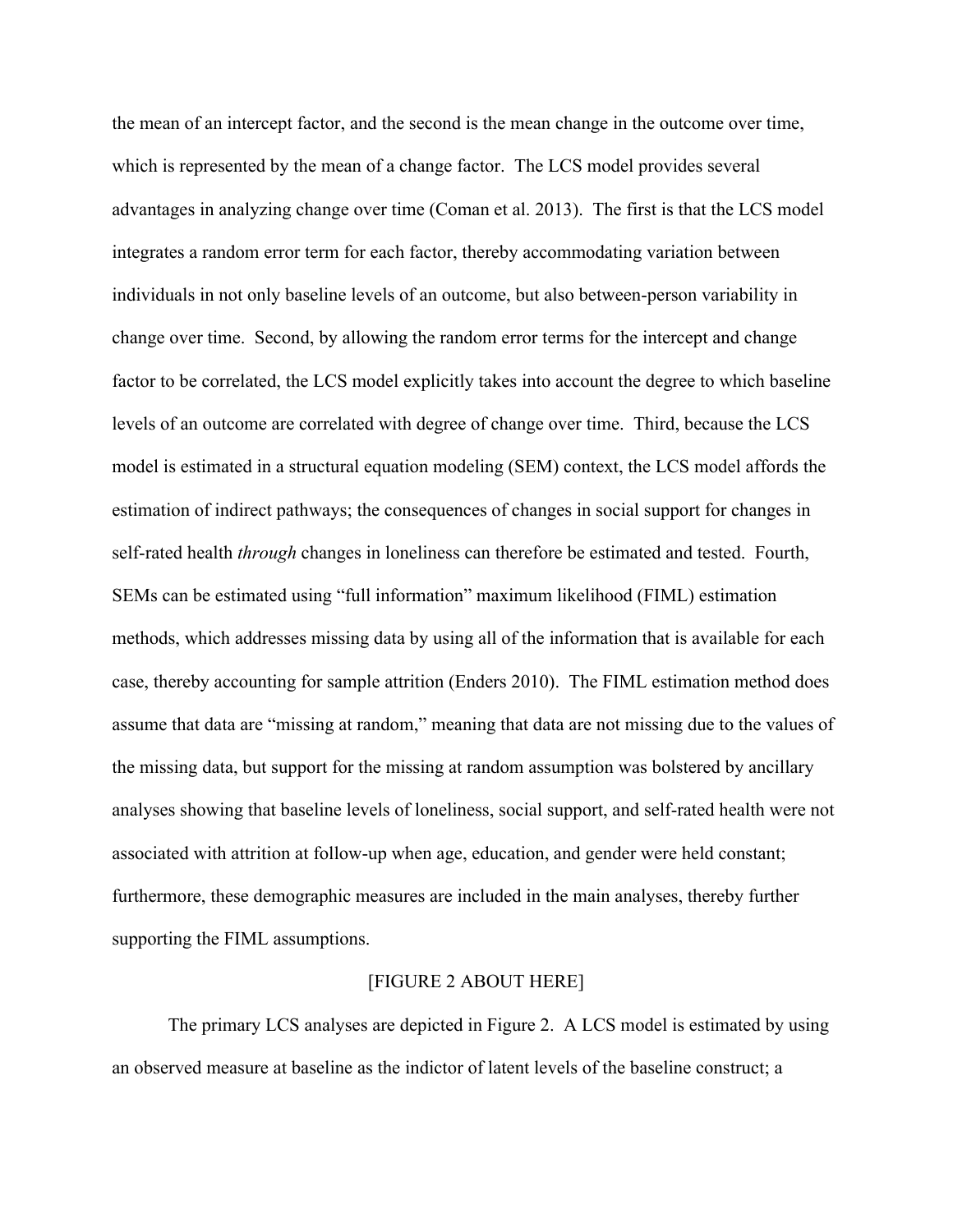random disturbance term, denoted by "D," affords inter-individual variation at baseline. Similarly, the observed measure at follow-up is used as an indicator of the follow-up construct. However, a disturbance term is not permitted for the latent follow-up measure. Instead, individual levels at follow-up are first modeled as entirely a function of baseline scores; as a result, residual variation at follow-up is entirely due to change over time. Residual variation at follow-up is then used as an indictor for a second latent variable; because the second latent variable is entirely indicated by the residual variation at follow, the result is that the second factor is an estimation of latent change over time. This latent change factor also includes a random disturbance term, thereby including an explicit estimation of the degree of variation between individuals in change over time. Furthermore, the baseline and latent change factors are correlated, which takes into account the extent to which baseline levels are associated with change over time.

 Because the LCS model is estimated through SEM, LCS models can be estimated for multiple outcomes within the same model. As a result, as shown in Figure 2, baseline loneliness can be modeled as influenced by baseline social support, while baseline self-rated health can be modeled as influenced by both baseline social support and loneliness. Similarly, change in loneliness can be modeled as influenced by change in social support, and change in self-rated health can be modeled as influenced by change in social support and loneliness. Figure 1 also shows indirect pathways between social support and self-rated health through loneliness. These indirect pathways can be estimated as *ab*, which is the product of the association between social support and loneliness (*a*) and the association between loneliness and heath (*b*); dividing *ab* by its standard error then produces a test of this indirect effect (MacKinnon 2008).<sup>3</sup>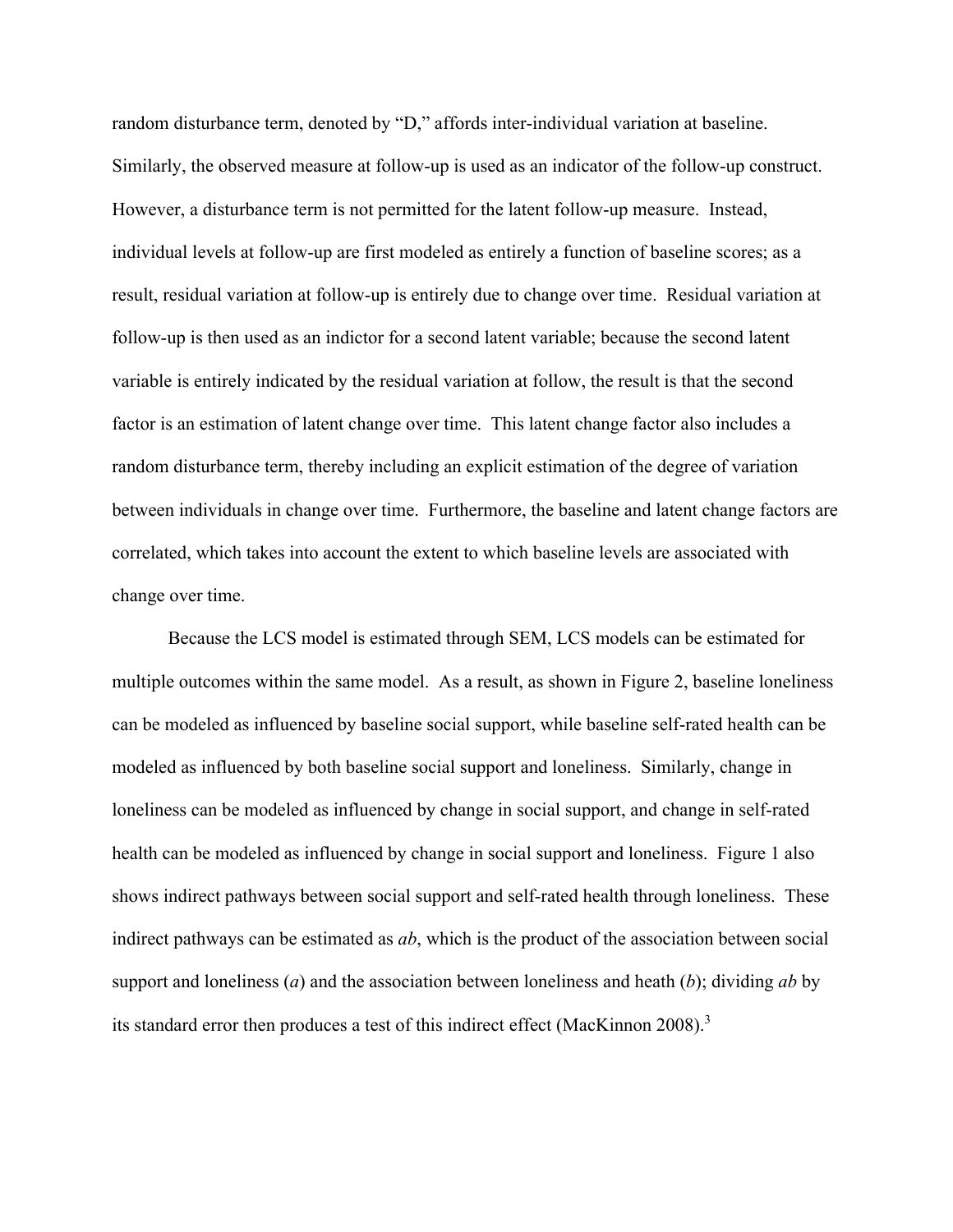Measures of model fit are commonly critical within an SEM context. SEM produces a chi-square test, with a non-significant chi-square test an ideal goal that indicates the model captures the underlying processes that produce the observed variance-covariances matrix (Byrne 2013). The chi-square test is often highly sensitive in large samples, though, and several additional indicators of model fit are often employed, including the RMSEA, for which values less than 0.05 are preferred, the CFI, for which values over 0.95 are preferred, and the SRMR, for which values less than 0.05 are preferred (Byrne 2013; Grimm et al. 2017).

 All models are estimated using Mplus 8.3. Although both self-rated health and social support are based on an ordered response scale, each has at least five response levels. Consequently, we employ the maximum likelihood-robust estimation method that provides robust corrections for non-normality and has been shown to produce suitable estimates of latent variables when indicators contain at least five response categories (Rhemtulla, Brosseau-Liard, and Savalei 2012).

# **Results**

#### *Univariate LCS Analyses*

#### [TABLE 2 ABOUT HERE]

 As a preliminary step, we estimated "empty" LCS models that did not contain predictors. These models served to provide estimates of baseline levels and overall change in social support resources, loneliness, and self-rated health, prior to examining the interrelationships between these three measures.<sup>4</sup> The results for social support show a mean level of social support at baseline of 3.769 and, more importantly, a significant mean decrease in social support of -0.435 over the course of the pandemic under study. Social support network resources therefore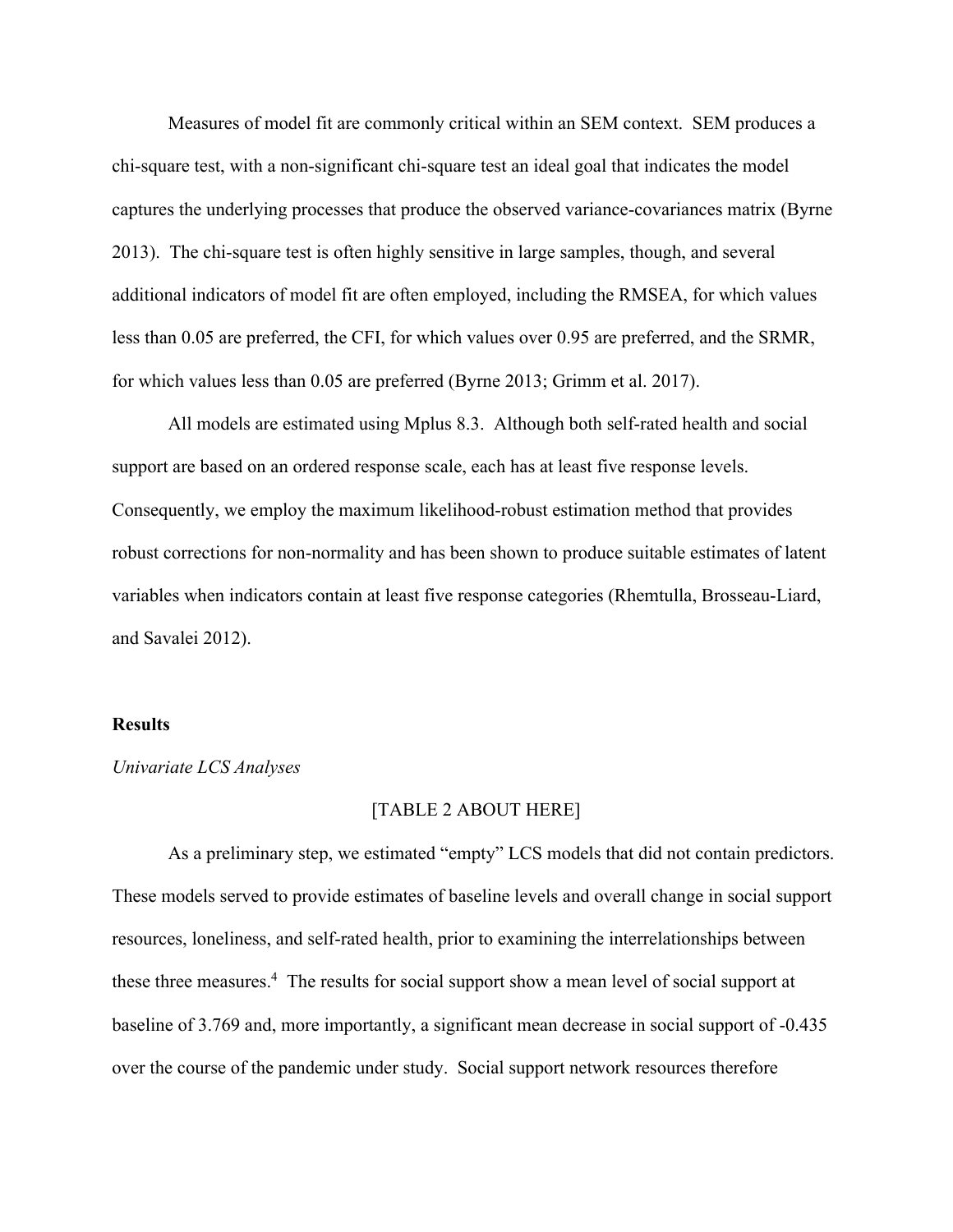*contracted* over the course of the study. Furthermore, when standardized based on the variance of the latent change factor, the decrease in magnitude of social support resources was relatively strong, with a standardized value of -0.398. The variances of the disturbances for both factors are significant, though, indicating a significant degree of inter-individual variation in this trend.

The empty model estimates for loneliness show a similar pattern.<sup>5</sup> Mean loneliness at baseline is of 2.118, and there is a significant mean increase in loneliness of 0.298. Loneliness therefore *expanded* over the course of the study. Moreover, when standardized, this mean increase was also relatively strong at 0.368. The factor variances for loneliness are also significant, though, indicating significant inter-individual variation in increases in loneliness.

 Given declines in social support and psychological sense of connection, we would expect to see commensurate decreases in health. The results for self-rated health support this expectation. The empty model indicates that mean self-rated health was 3.709 at baseline, and self-rated health decreased significantly over the course of the study, with a mean of -0.136. When standardized, this decrease was moderate, at -0.189, but the breadth of health issues indicated by a decline in self-rated health suggests a substantial threat to population health during the pandemic. Moreover, given the period of only two months, this is a relatively striking change in such a short amount of time. As it appears that contracting social support and expanding loneliness are reflecting in declines in self-rated health, we next turn to the sequential LCS analyses that examine the interrelationships between these factors.

#### *Sequential LCS Analyses*

 In an initial analysis, we estimated a sequential LCS model similar to that shown in figure 1, but including the demographic controls as predictors of all baseline and latent change factors.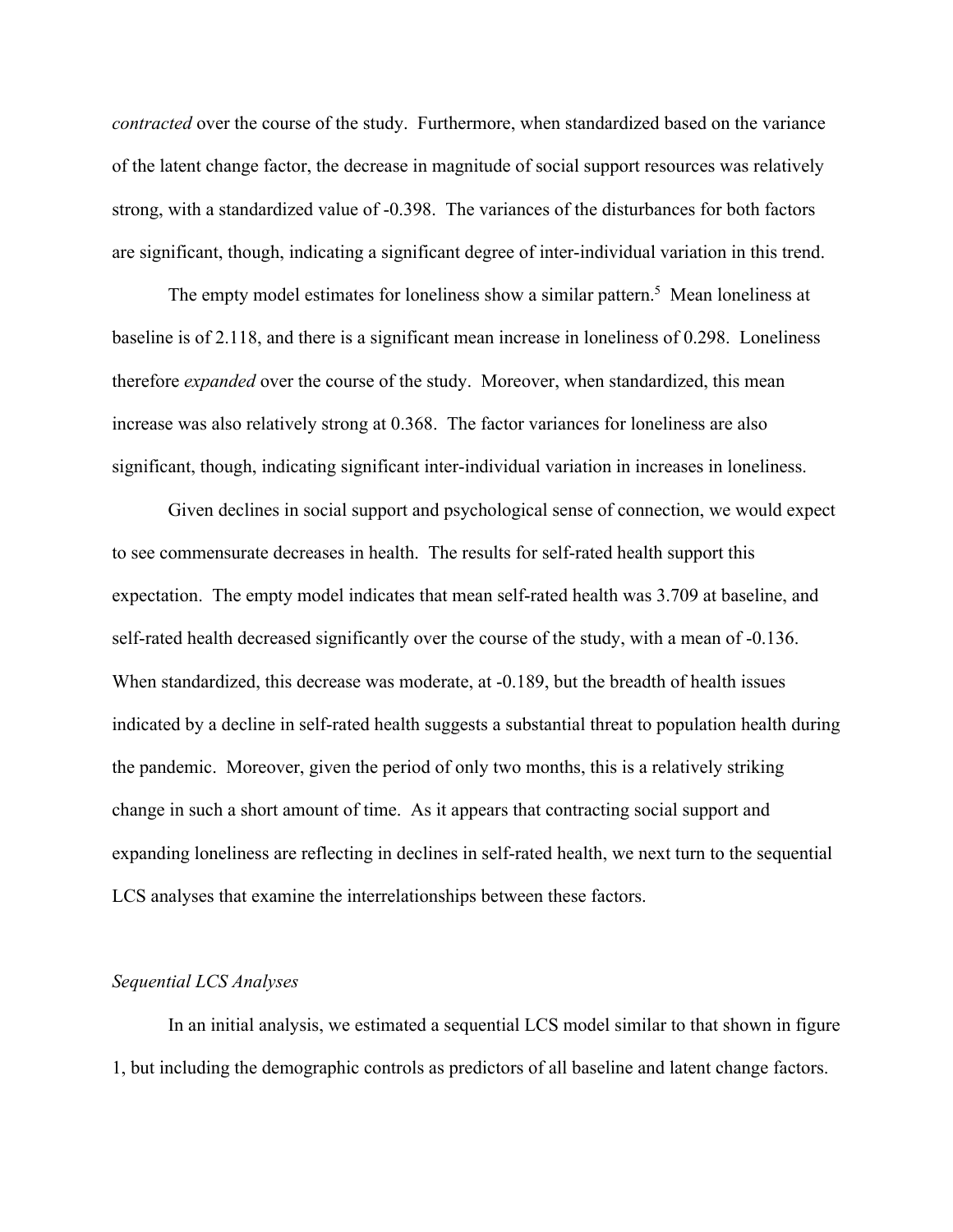This model fit relatively well, with a significant chi-square statistic ( $\chi^2$ =15.864 (df=6), *p*<.05), an RMSEA of 0.026, a CFI of 0.997, and an SRMR of 0.008. However, modification indices suggested that the model could be improved by adding a path between baseline loneliness and change in self-rated health. The association between baseline loneliness and change in self-rated health was theoretically justified and substantiated by prior evidence on the consequences of loneliness for health. Furthermore, when added, a path between baseline loneliness and selfrated health improved model fit and resulted in a non-significant model chi-square. With this additional path, the model chi-square was 9.556 ((df=5), *p*>0.05), with an RMSEA of 0.019, a CFI of 0.999, and an SRMR of 0.005. The additional path between baseline loneliness and change in self-rated health was therefore included in the final model.<sup>6</sup>

# [FIGURE 3 AND TABLE 3 ABOUT HERE]

 Figure 3 depicts the focal associations in the final sequential LCS model, while Table 3 displays the results for the associations for all demographic controls. Focusing first on the baseline measures, we see support for the hypothesized framework of interrelationships. Baseline loneliness is significantly and inversely associated with baseline self-rated health; this association is moderately strong with a standardized association of -0.217. Baseline social support is also significantly associated with higher levels of loneliness, and this association is again moderately strong at -0.210. Since baseline loneliness is significantly associated with greater loneliness, and loneliness is associated with worse baseline self-rated health, this suggests that there should be an indirect effect of social support on self-rated health through loneliness. Ancillary tests confirmed that this indirect association is significant (*ab*=0.033, *p*<0.001; standardized *ab*=0.046). Furthermore, since the direct association between baseline social support and baseline health is not significant, this is a case of "total mediation," in which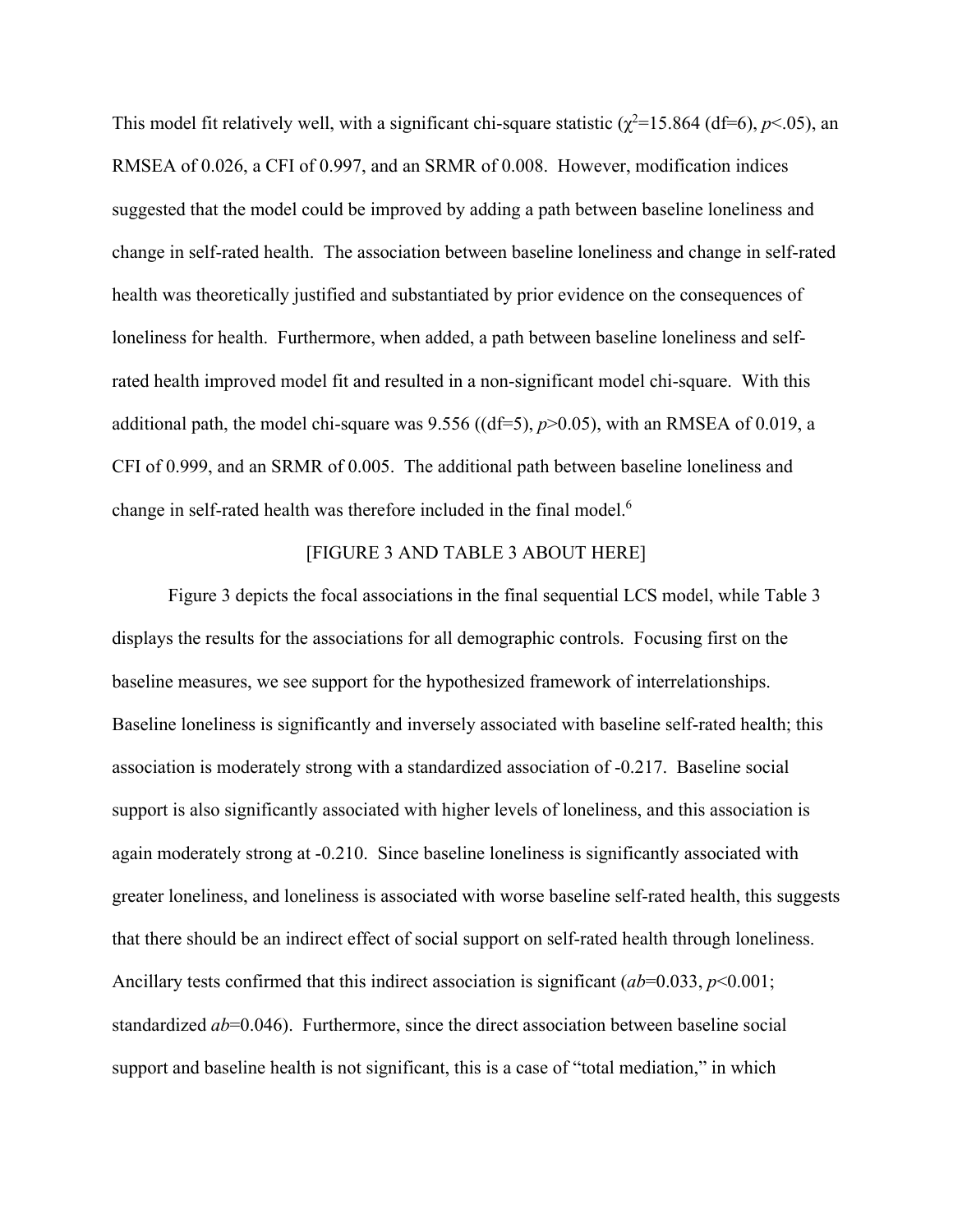loneliness entirely explains the association between baseline social support and baseline selfrated health (MacKinnon 2008).

 Focusing next on the analyses of change, we see that changes in social support are not significantly associated with changes in loneliness. A lack of association between the two measures of change is unexpected, but likely reflects the degree to which there was a large-scale downward shift in a sense of isolation in the public that occurred irrespective of social support resources. The lack of association between change in social support and change in loneliness means, however, that each is significantly associated with change in self-rated health. Change in social support is positively associated with change in self-rated health, thereby indicating that contractions in social support during the pandemic are significantly associated with declines in self-rated health. Independent of changes in social support, change in loneliness is also significantly and negatively associated with change in self-rated health, showing that the expanding sense of loneliness that accompanied the pandemic is associated with further declines in self-rated health. Furthermore, baseline loneliness is also negatively associated with change in self-rated health. Thus, even when we take the population increase in loneliness into account, we see that individuals who were lonelier at baseline were more susceptible to declining health during the pandemic. Ancillary analyses showed similar standardized associations with changes in self-rated health, with a standardized value of 0.071 for social support, -0.082 for loneliness, and -0.072 for baseline loneliness. Although these associations are weaker than for the baseline associations, it should be emphasized that each of these factors was independently associated with changes in self-rated health; consequently, the dual and statistically distinct population changes in social support and loneliness combined for a stronger effect on population declines in self-rated health than each factor in isolation.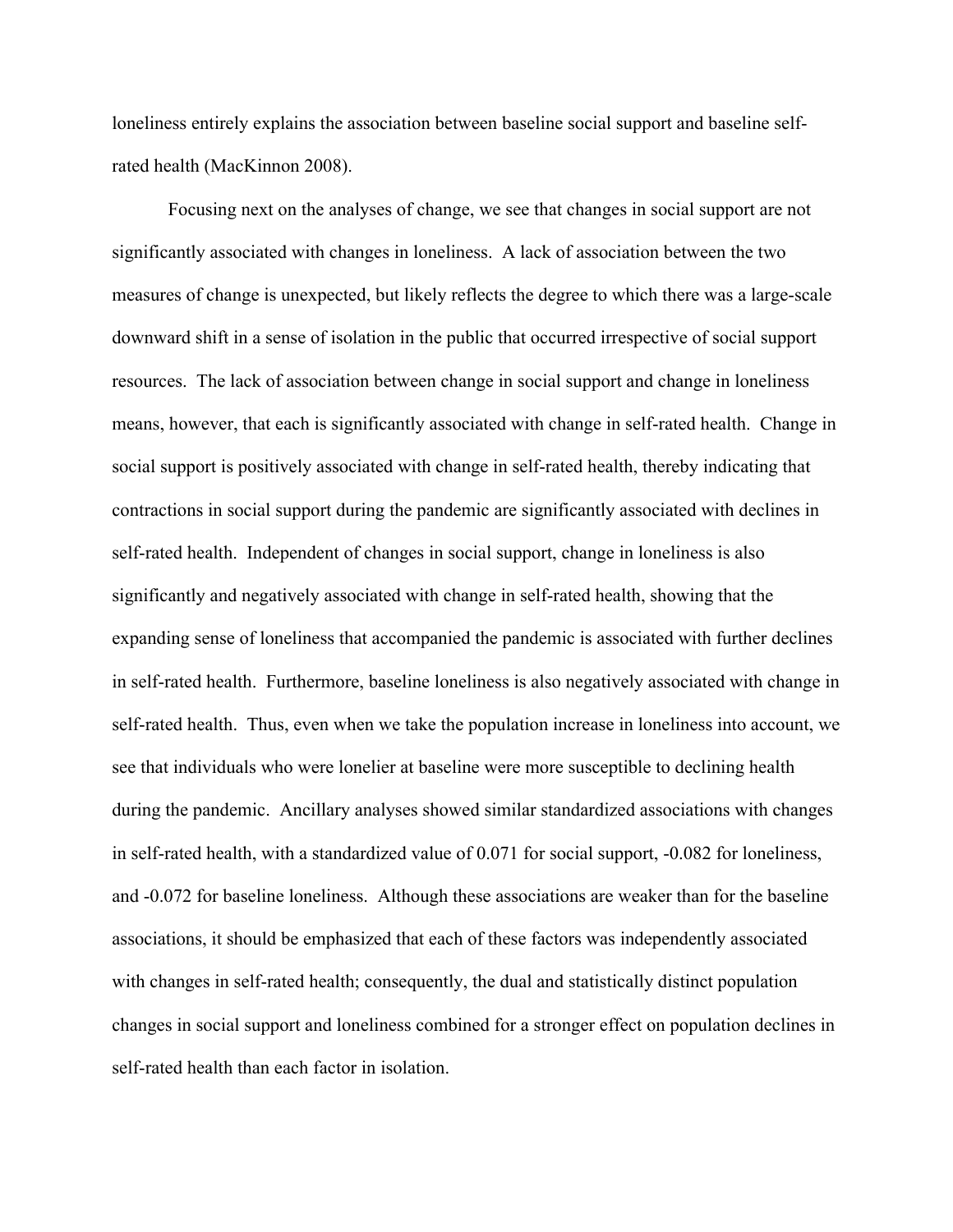Finally, some mention should be made of the associations with the control variables, because there is an important pattern revealed across these associations. While this paper did not hypothesize specific associations between the measures of change and the demographic controls, it is notable almost none of the control measures are associated with the change factors for any of the outcomes. This suggests that what we are observing in change in social support, loneliness, and self-rated health during the COVID-19 pandemic is a quintessential example of a "period effect," in which members of a society across social circumstances are affected similarly by large-scale social change (Alwin 2009). We will expand on this point in the discussion section.

## **Discussion**

 The onset of the COVID-19 pandemic resulted in large-scale social distancing measures that required the cessation or diminution of social interactions and gatherings. These measures were necessary for slowing the spread of the virus, but they also raised concerns among many scholars about the adverse health effects of decreased social contact. The results of our research support these concerns. Although our initial observation point occurred just after social distancing measures were put into place, we observe substantial declines in perceived social support and increases in loneliness over the course of the study. We also observe notable declines in self-rated health, and changes in both social support and loneliness contributed to explaining these health declines.

 Much research has documented the adverse consequences of loneliness for health, and scholars have suggested that North America is in the grip of an epidemic of loneliness (Jeste et al. 2020). The current study adds to this body of work in two ways. First, it shows that, during the COVID-19 pandemic, there was a substantial exacerbation of this putative loneliness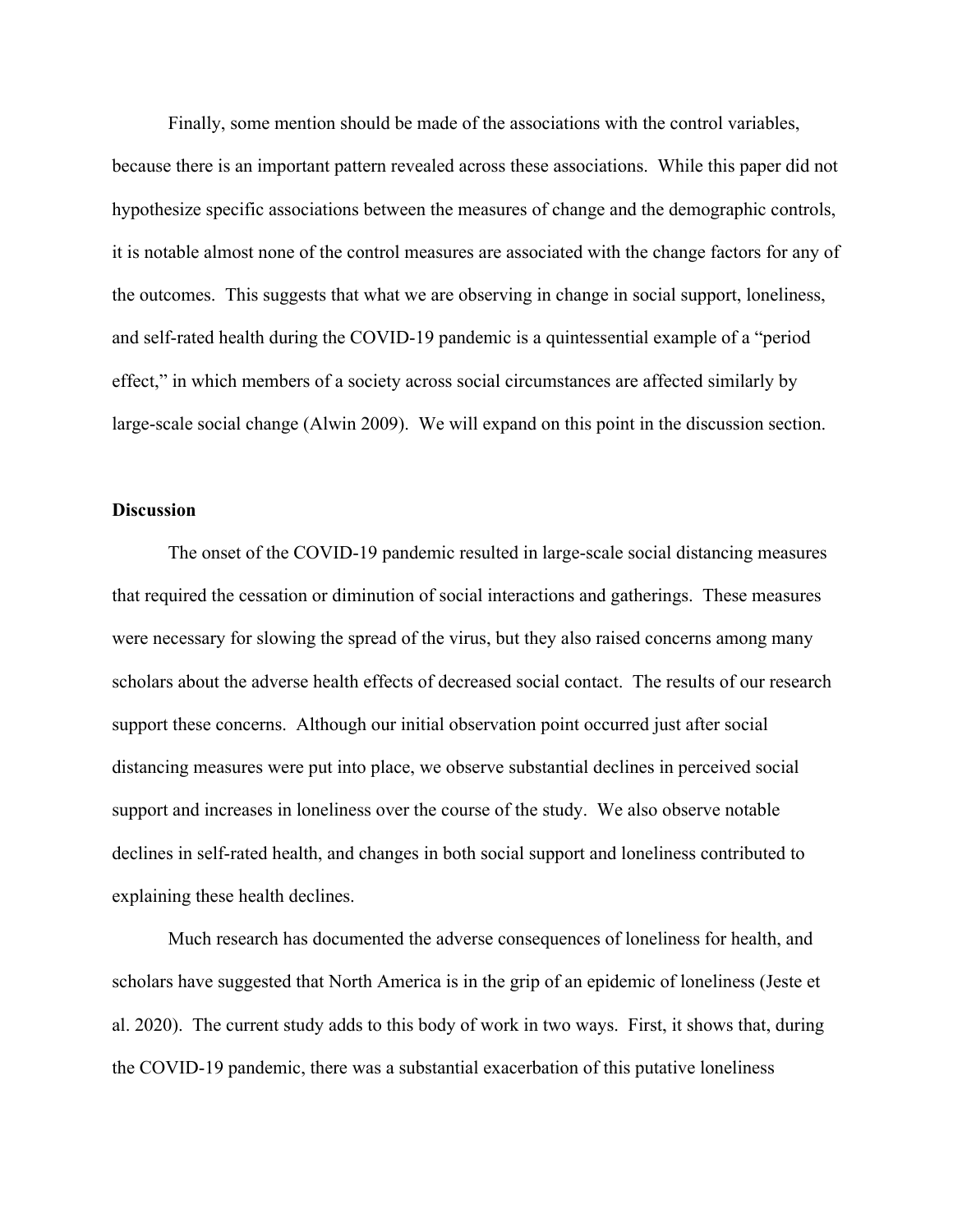epidemic, with a strong increase in loneliness occurring similarly across multiple demographic categories. Whether or not the increase in loneliness persists or has long-term effects on wellbeing remains to be seen, but these findings indicate that a societal affliction of subjective isolation accompanied the COVID-19 pandemic. These findings therefore support and amplify concerns about the degree to which individuals are commonly facing feelings of loneliness in North America.

 Second, although the health effects of loneliness have previously been demonstrated, the current study represents an important contribution in showing that increases in population loneliness over a relatively short time-frame are nevertheless associated with decrements in selfrated health. The current research therefore underscores the potency of loneliness for health, as well as illustrates the importance of considering loneliness as a key social determinant of population health. Furthermore, as self-rated health is reflective of a broad panoply of health conditions, the moderate declines in self-rated health resulting from loneliness are likely indicative of health effects spread across a number of health outcomes. The health consequences of loneliness are especially a concern because impaired self-rated health has been linked to increased risk of mortality (DeSalvo et al. 2006), and loneliness has been associated with lifethreatening conditions such as heart disease and stroke (Ong et al. 2016). Additional attention should therefore be given to the way that specific life-threatening conditions may have increased in prevalence during the pandemic, as well as the contribution of loneliness to these increased risks. This is especially the case because creating programs to address loneliness may be one way to combat increased health risks as the pandemic continues.

 It is also notable baseline levels of loneliness contributed to changes in self-rated health, over and above increases in loneliness. This finding coheres with previous research showing that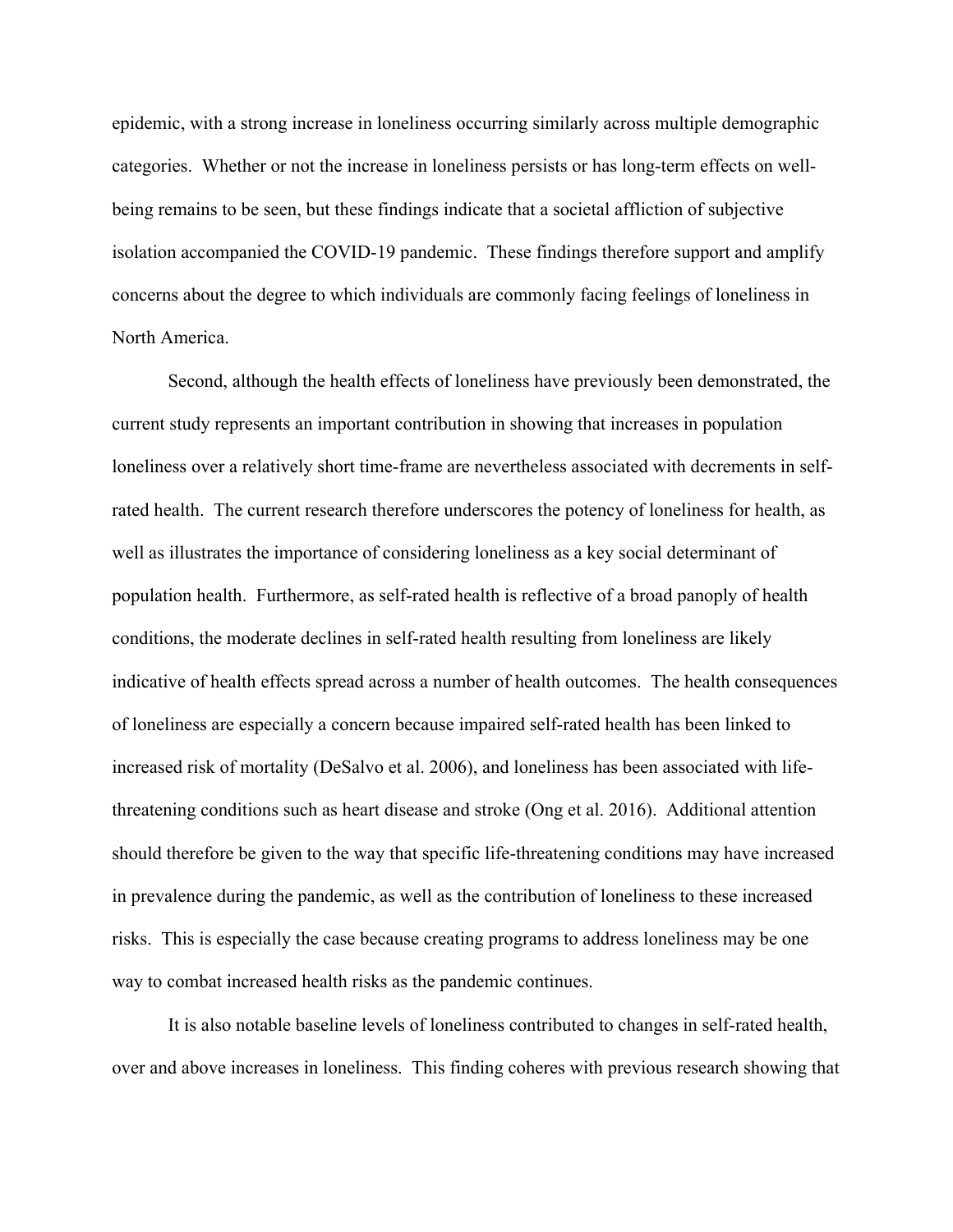baseline levels of loneliness are associated with subsequent changes in health (Luo et al. 2012; Tsur et al. 2019; Yu et al. 2015). Yet, that we observe this influence over only a two-month period suggests that the initial months of the COVID-19 pandemic composed a period of particular vulnerability for population health. As people experienced a loss of social resources due to social distancing, they were likely more vulnerable to the negative health effects of social stressors. Much of the discussion regarding the adverse effects of social distancing have emphasized the negative effects of specific stressors experienced due to these measures, but our findings illustrate how the pandemic response may also have created adverse impacts for health by leaving individuals at greater risk for additional effects of pre-existing health-threatening conditions. Subsequent research into the health effects of the COVID-19 response should take care to consider how antecedent stressful conditions may have had further health effects due to increased vulnerabilities created by social distancing measures.

 The findings of this research also have relevance for theoretical models of social support and health. Uchino (2004) proposed a mediating model of social support and health in which loneliness was suggested to provide a crucial role as a mechanism for the effects of social support on health. Our results partially support this model. At baseline, the consequences of perceived social support for loneliness entirely explained the beneficial association between social support and health. However, changes in social support and loneliness were not significantly associated with each other, resulting in independent effects on changes in self-rated health. The baseline results likely reflect the consequences of social support that preceded the COVID-19 pandemic. Consequently, low levels of perceptions of social support had time to wear on the individual and accrue into feelings of loneliness that adversely affected health. Conversely, decreases in perceived social support and loneliness reflected the external broad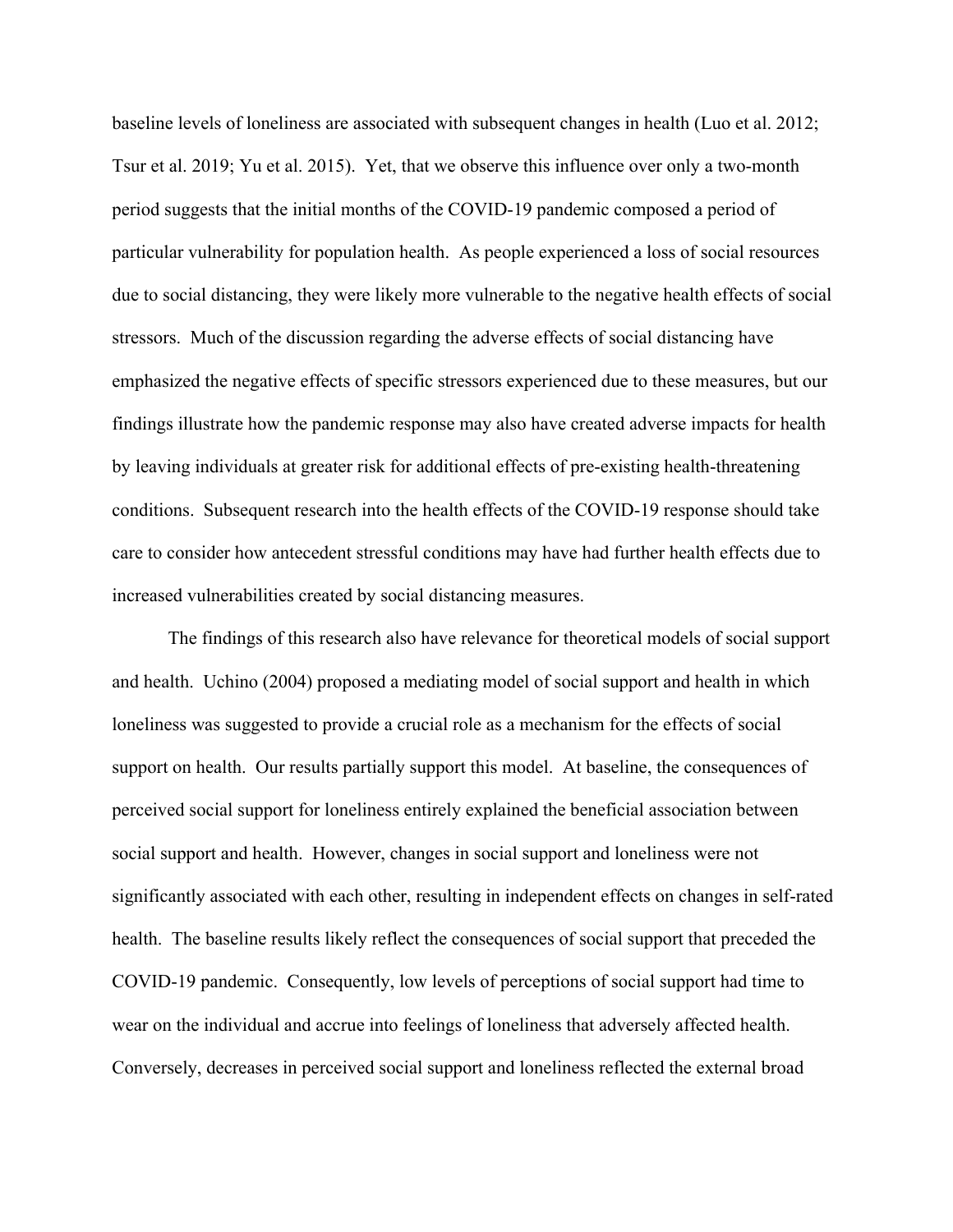influence of social distancing during the pandemic that influenced a number of different aspects of social well-being simultaneously.

 This interpretation is supported by the finding that the demographic controls largely did not predict changes in any of the outcomes under study in this paper. The changes observed here therefore appear to exemplify a "period effect," which "are the result of widespread environmental changes, the ubiquitous, population-wide exposures that occur at a circumscribed point in time" (Keyes et al. 2010:1101). Central to a period effect is that it is pervasive in its effects across social location. As Alwin (2009) describes, "the effects occur regardless of age or social circumstances—the idea is that for the most part, by definition, a period effect influences just about every member of a given society" (pg. 13). We see here decreases in social support and loneliness that occurred relatively consistently across a number of demographic characteristics. This pattern of results demonstrates how social distancing in response to the COVID-19 pandemic was a broad societal event, for which a large majority of individuals experienced some level of diminished social relationships. In this context, it is not surprising that changes in social support and loneliness independently influenced health, as both of these changes were largely reflective of the large-scale social event that constituted the period effect, rather than being a case in which only social support was directly influenced by the period effect. This period effect is also largely the reason we observe such clear population declines in health—the large majority of the population experienced social declines, producing clear overall consequences for health.

 That decreases in social support influenced health independent of loneliness suggests that additional factors likely explain this association. Uchino's (2004) model of social support and health also suggests that social support will enhance health through a positive sense of self,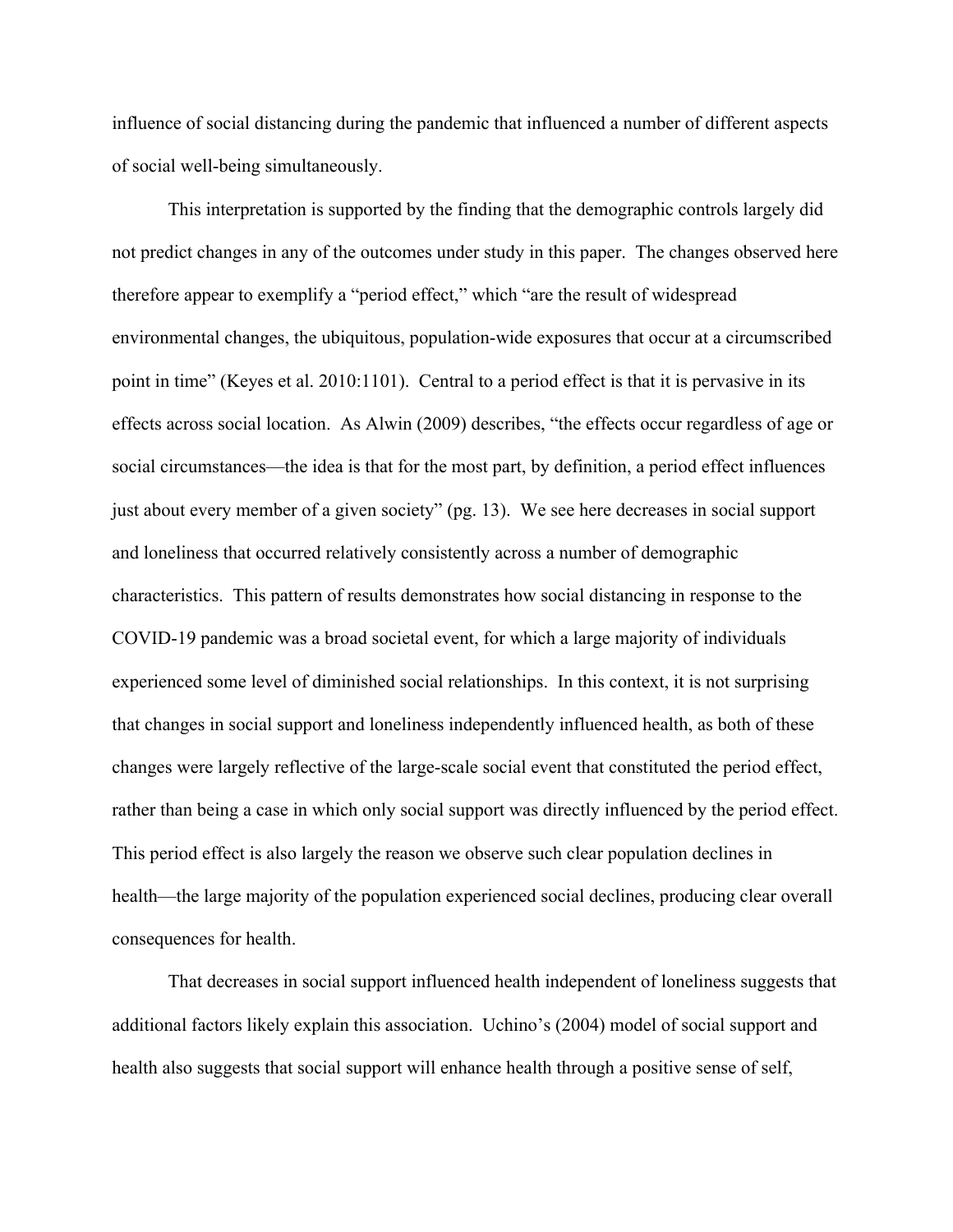including self-esteem and sense of control, and research supports the positive health effects of both aspects of a positive sense of self (Mirowsky and Ross 2003; Orth, Robins, and Widaman 2012). It is likely that these aspects of the self were impacted by the pandemic as well. In particular, a loss of sense of control was likely to be common during a large-scale social event in which there was broad diminutions in supportive social networks, with additional potent effects for health.

 Several weaknesses to this paper should also be noted. First, this paper did not take into account financial stresses that may have occurred during the course of the study. In ancillary analyses, we controlled for economic hardship in previous month reported in the May follow-up, and the focal associations reported in the current analyses were not substantially altered with the inclusion of this control. We do not report these findings here, though, because these ancillary analyses required the inclusion of a number of additional associations between the demographic controls and economic hardship that did not contribute to focus of the current study. In addition, our primary measure of social support is centered on emotional support, and research on social support and health has also examined instrumental and material support (Turner and Brown 2010). Due to the prevention of social contact, however, these sources of support were less relevant, and for these reasons we focused on emotional support. However, if assistance for daily tasks or other common activities were curtailed as a result of social distancing, this may have affected health as well, and would also likely help to contribute to explaining health declines. The contributions of instrumental support would, however, be unlikely to negate those of the measure of social support observed in the current research, especially as this emotional support conveys the primary message of feeling cared for and valued.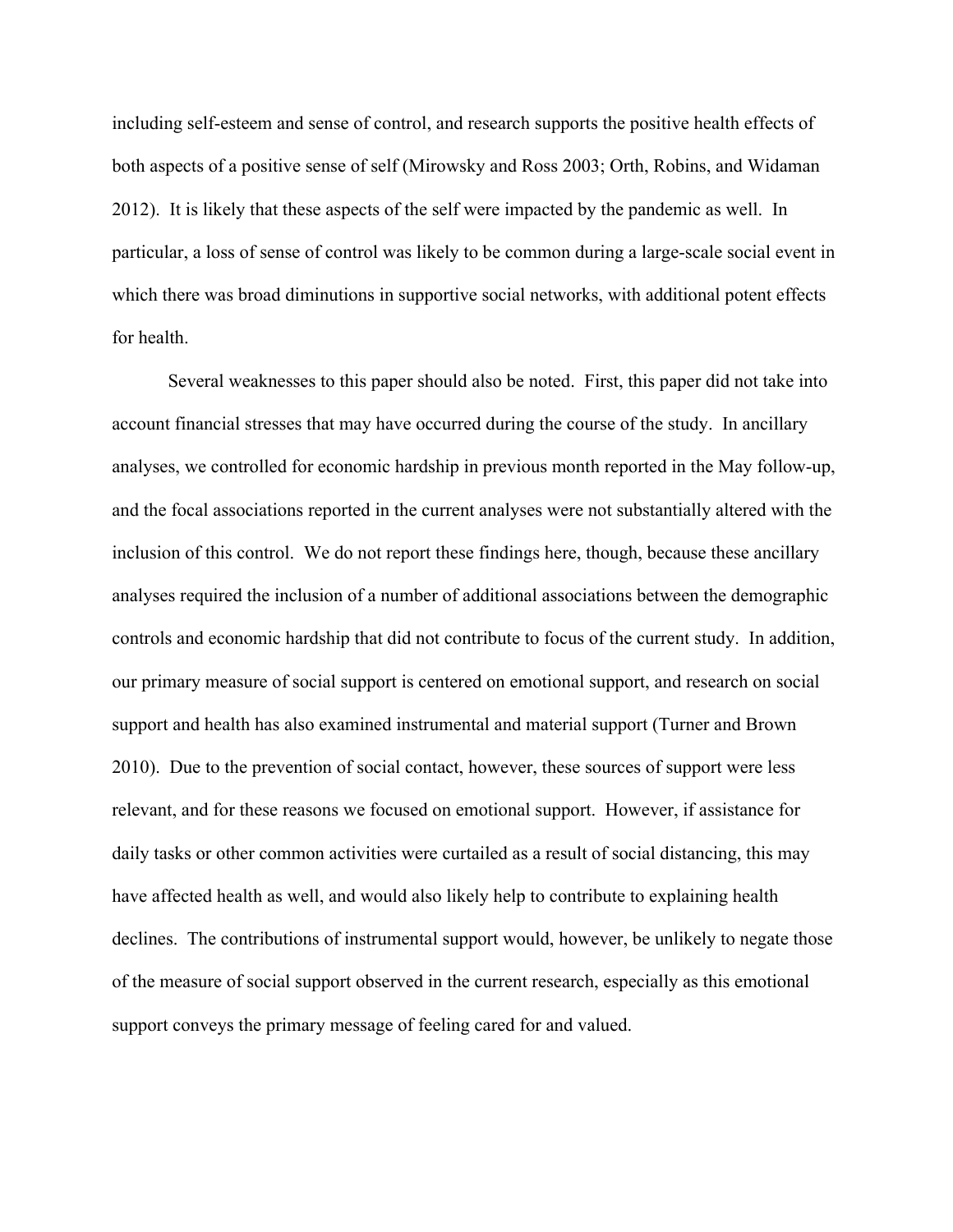# *Conclusion*

 The COVID-19 pandemic has generated sweeping social transformations in a relatively short period of time. By some accounts, prior to the pandemic, there were already deep concerns about social dislocation associated with pervasive feelings of loneliness in society. The fact that a major challenge to social bonds has emerged in this context presents unique opportunities to understand the processes that fuel feelings of loneliness, and ultimately impacts on health. A fundamental human need is connection to others. As the pandemic continues, many governments have been hesitant to lift social distancing requirements, and those that have relaxed these measures have observed rises in infection rates. These measures may therefore be necessary to curtail the spread of the virus, but also are likely to leave people desiring social connection. It is this unfilled yearning for social connection that is exemplified by the plea, "Won't you please talk to me?" Bereft of this connection, we are likely to see additional negative impacts on population health.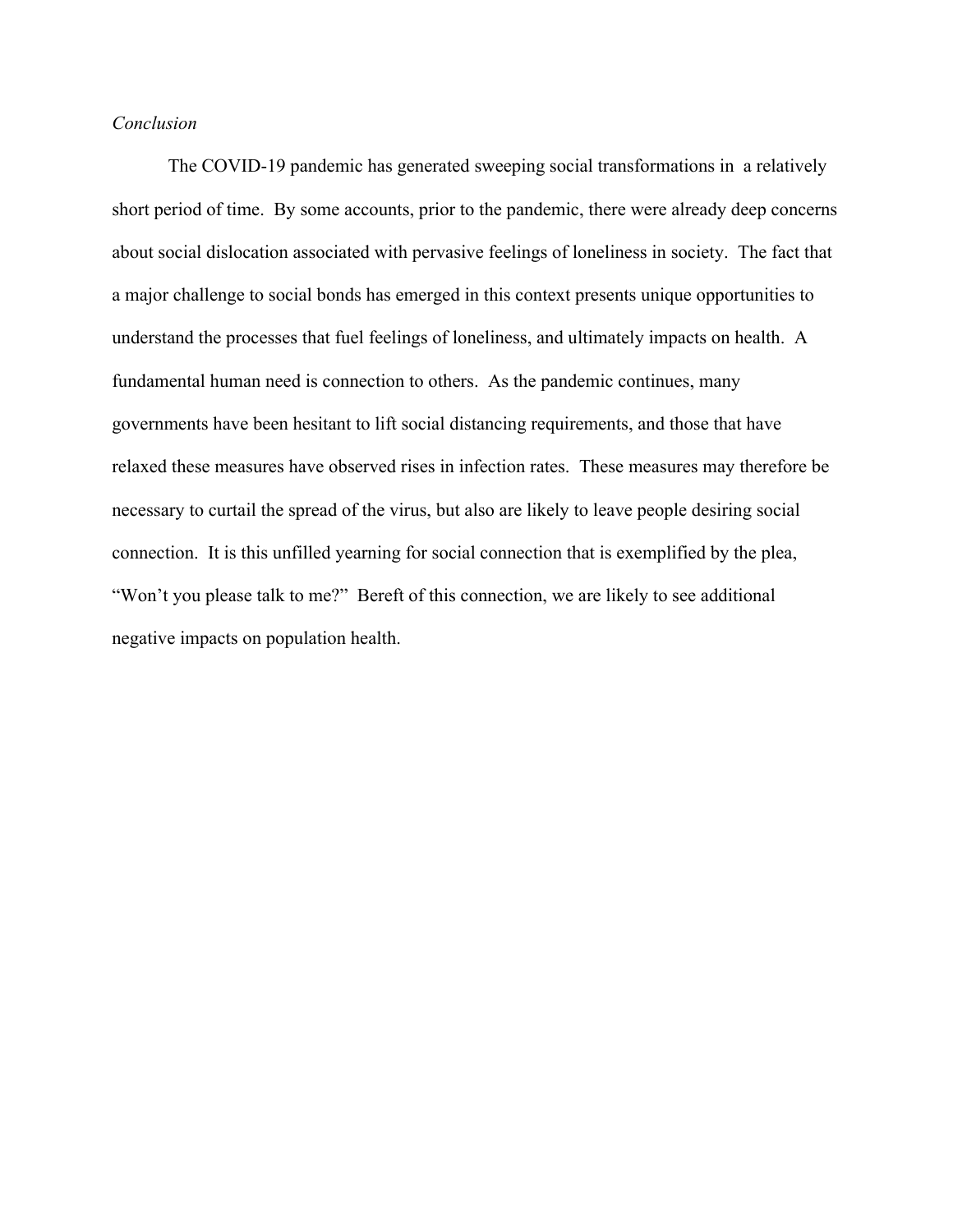# **References**

- Alwin, Duane F. 2009. "History, Cohorts, and Patterns of Cognitive Aging." Pp. 9–38 in *Aging and Cognition: Research Methodologies and Empirical Advances*, edited by H. B. Bosworth and C. Hertzog. Washington, DC: American Psychological Association.
- Assari, Shervin, Maryam Moghani Lankarani, and Sarah Burgard. 2016. "Black–White Difference in Long-Term Predictive Power of Self-Rated Health on All-Cause Mortality in United States." *Annals of Epidemiology* 26(2):106–14.
- Au, Nicole and David W. Johnston. 2014. "Self-Assessed Health: What Does It Mean and What Does It Hide?" *Social Science & Medicine* 121:21–28.
- Banerjee, Debanjan and Mayank Rai. 2020. "Social Isolation in Covid-19: The Impact of Loneliness." *International Journal of Social Psychiatry* 1–3.
- Berchick, Edward R. and Scott M. Lynch. 2017. "Regional Variation in the Predictive Validity of Self-Rated Health for Mortality." *SSM - Population Health* 3(C):275–82.
- Berkman, Lisa F. and Thomas Glass. 2000. "Social Integration, Social Networks, Social Support and Health." Pp. 137-73 in *Social Epidemiology*, edited by L. F. Berkman and I. Kawachi. New York: Oxford University Press.
- Cacioppo, John. T., and Stephanie Cacioppo. 2014. "Social Relationships and Health: The Toxic Effects of Perceived Social Isolation." *Social and Personality Psychology Compass*  8(2):58-72.
- Chen, Yixin and Thomas Hugh Feeley. 2013. "Social Support, Social Strain, Loneliness, and Well-Being among Older Adults." *Journal of Social and Personal Relationships* 31(2):141–61.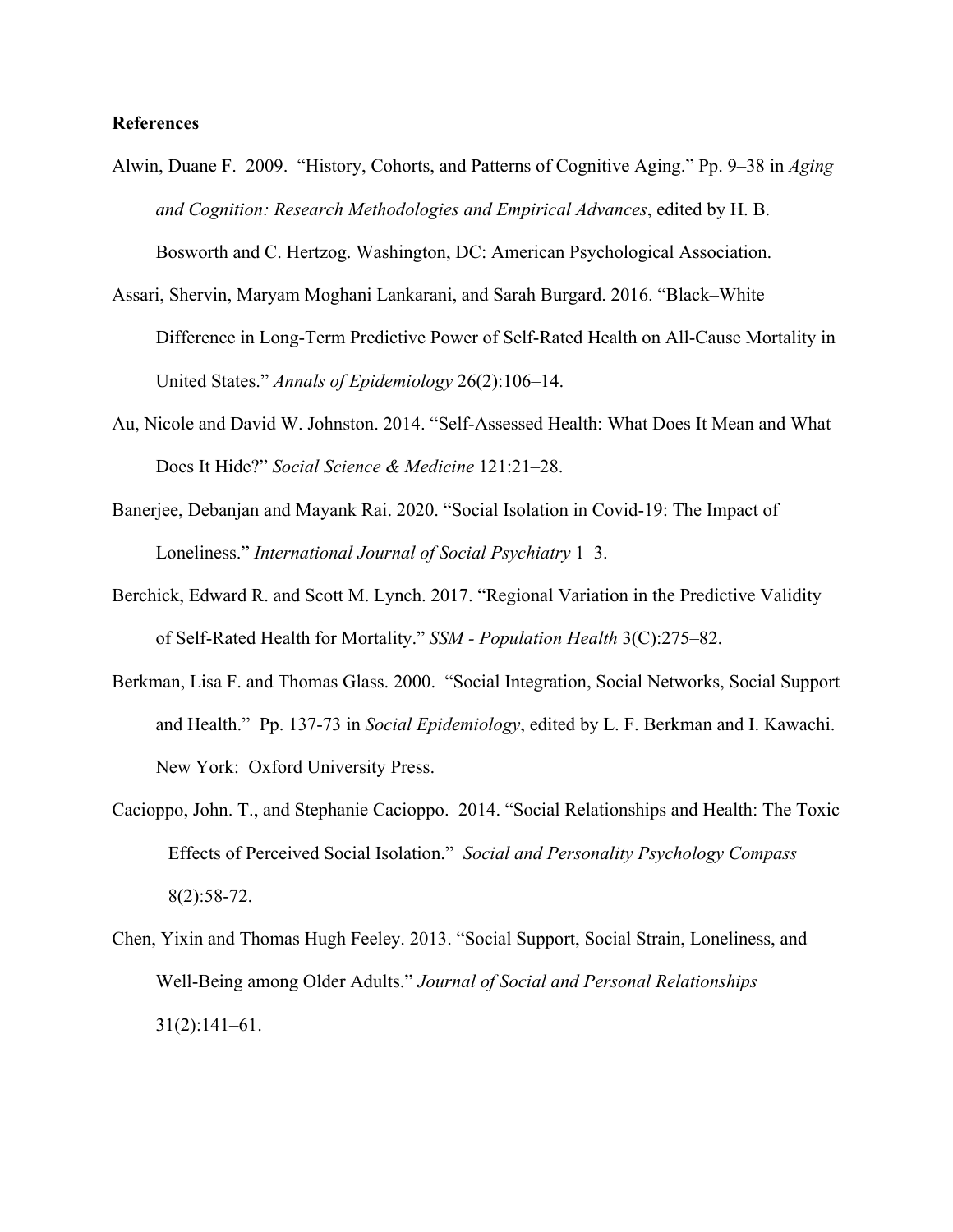- Christiansen, Julie, Finn Breinholt Larsen, and Mathias Lasgaard. 2016. "Do Stress, Health Behavior, and Sleep Mediate the Association between Loneliness and Adverse Health Conditions among Older People?" *Social Science & Medicine* 152:80–86.
- Coman, Emil N., Katherine Picho, John J. McArdle, Victor Villagra, Lisa Dierker, and Eugen Iordache. 2013. "The Paired T-Test as a Simple Latent Change Score Model." *Frontiers in Psychology*. 4:738.
- Curtin, Sara, Rose Galvin, and Katie Robinson. 2019. "The Relationship between Cancer Survivors' Well-Being and Participation in Work, Activities of Daily Living and Social Engagement: Findings from the European Social Survey (2014)." *Scandinavian Journal of Occupational Therapy* 1–11.
- de Jong Gierveld, Jenny, and Betty Havens. 2004. "Cross-national Comparisons of Social Isolation and Loneliness: Introduction and Overview." *Canadian Journal on Aging/La Revue Canadienne du Vieillissement* 23(2), 109-113.
- DeSalvo, Karen B., Nicole Bloser, Kristi Reynolds, Jiang He, and Paul Muntner. 2006. "Mortality Prediction with a Single General Self‐Rated Health Question: A Meta‐ Analysis." *Journal of General Internal Medicine* 21(3), 267-275.
- Doiron, Denise, Denzil G. Fiebig, Meliyanni Johar, and Agne Suziedelyte. 2015. "Does Self-Assessed Health Measure Health?" *Applied Economics* 47(2):180–94.

Douglas, Margaret, Srinivasa Vittal Katikireddi, Martin Taulbut, Martin McKee, and Gerry McCartney. 2020. "Mitigating the Wider Health Effects of Covid-19 Pandemic Response." *The BMJ* 369:m1557.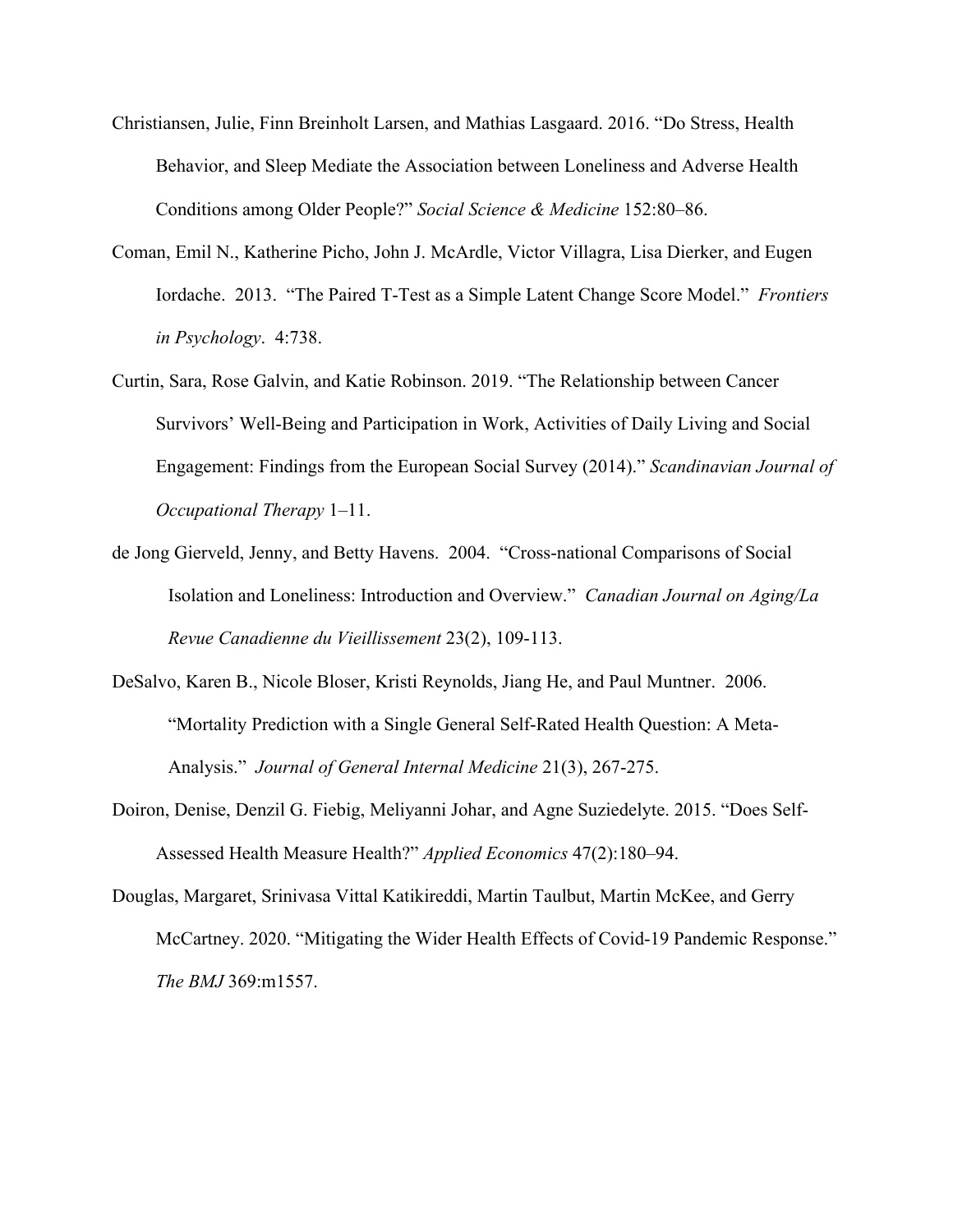Drake, Emily C., Michael R. Sladek, and Leah D. Doane. 2016. "Daily Cortisol Activity, Loneliness, and Coping Efficacy in Late Adolescence." *International Journal of Behavioral Development* 40(4):334–45.

Enders, Craig K. 2010. *Applied Missing Data Analysis*. New York, NY: The Guilford Press.

Galea, Sandro, Raina M. Merchant, and Nicole Lurie. 2020. "The Mental Health Consequences of COVID-19 and Physical Distancing." *JAMA Internal Medicine* 180(6):817–18.

Grimm, Kevin J., Nilam Ram, and Ryne Estabrook. 2017. *Growth Modeling: Structural Equation and Multilevel Modeling Approaches*. New York: Guilford Press.

- Hawkley, Louise C. and John T. Cacioppo. 2010. "Loneliness Matters: A Theoretical and Empirical Review of Consequences and Mechanisms." *Annals of Behavioral Medicine* 40(2):218–27.
- Holmes, Holt-Lunstad, Julianne, Timothy B. Smith, Mark Baker, Tyler Harris, and David Stephenson. 2015. "Loneliness and Social Isolation as Risk Factors for Mortality." *Perspectives on Psychological Science* 10(2):227–37.
- Hughes, Mary Elizabeth, Linda J. Waite, Louise C. Hawkley, and John T. Cacioppo. 2004. "A Short Scale for Measuring Loneliness in Large Surveys." *Research on Aging* 26(6):655– 72.
- Jarczok, Marc N. et al. 2015. "Investigating the Associations of Self-Rated Health: Heart Rate Variability Is More Strongly Associated than Inflammatory and Other Frequently Used Biomarkers in a Cross Sectional Occupational Sample." *PLOS ONE* 10(2):e0117196.
- Jeste, Dilip V., Ellen E. Lee, and Stephanie Cacioppo. 2020. "Battling the Modern Behavioral Epidemic of Loneliness." *JAMA Psychiatry* 77(6):553.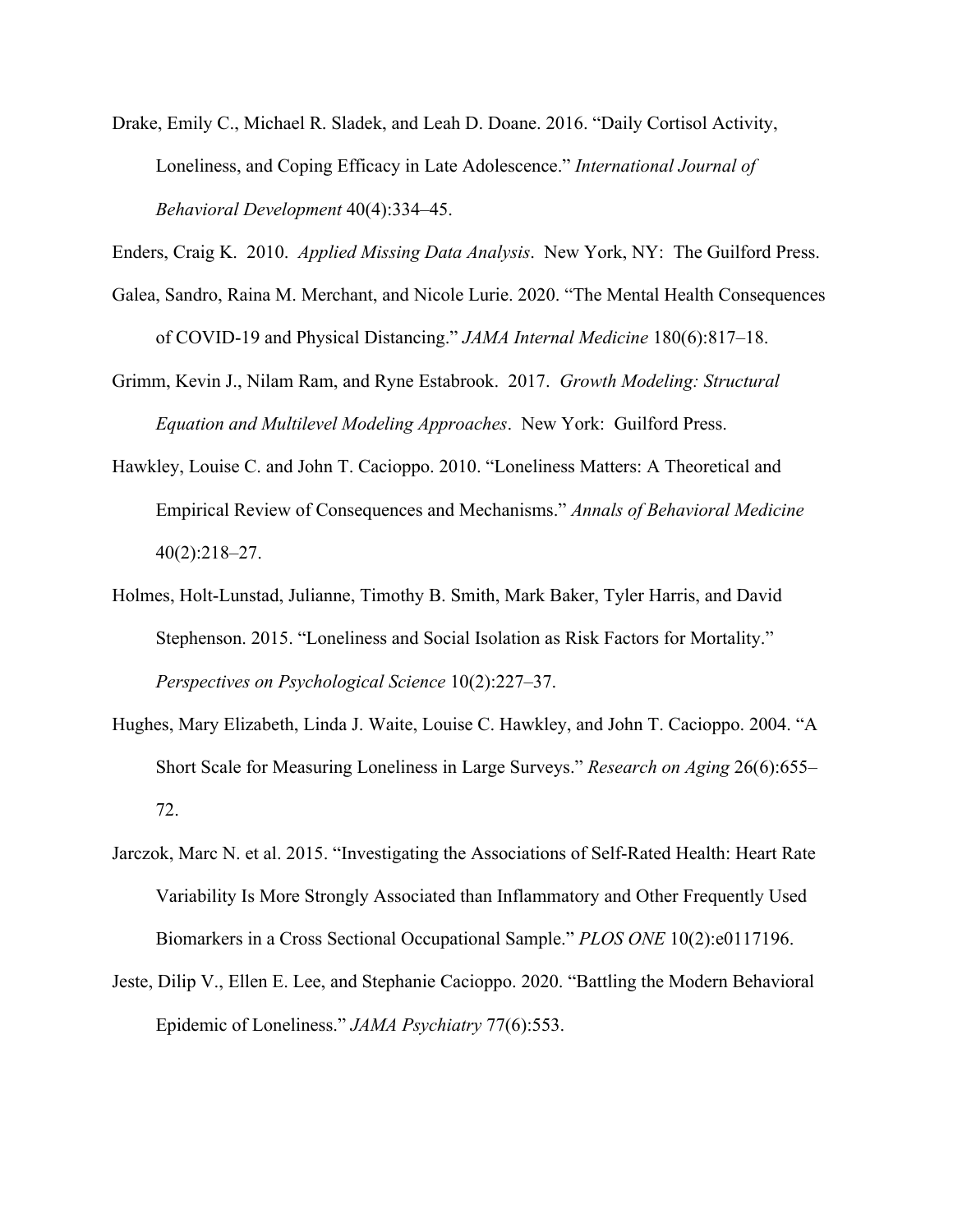- Keyes, Katherine M., Utz, Rebecca L., Robinson, Whitney, Li, Guohua. 2010. "What Is a Cohort Effect? Comparison of Three Statistical Methods for Modeling Cohort Effects in Obesity Prevalence in the United States, 1971–2006." *Social Science & Medicine* 70:1100–1108.
- Leshem-Rubinow, Eran et al. 2015. "Self-Rated Health Is Associated with Elevated c-Reactive Protein Even among Apparently Healthy Individuals." *The Israel Medical Association Journal* 17(4):213–18.
- Little, W. 2016. *Introduction to Sociology-2nd Canadian Edition*. Retrieved April 04, 2020 (https://opentextbc.ca/introductiontosociology2ndedition/).
- Luo, Ye, Louise C. Hawkley, Linda J. Waite, and John T. Cacioppo. 2012. "Loneliness, Health, and Mortality in Old Age: A National Longitudinal Study." *Social Science & Medicine* 74(6):907–14.
- MacKinnon, David P. 2008. *Introduction to Statistical Mediation Analysis*. New York: Taylor & Francis Group.
- McGinty, Emma E., Rachel Presskreischer, Hahrie Han, and Colleen L. Barry. 2020. "Psychological Distress and Loneliness Reported by US Adults in 2018 and April 2020." *JAMA: The Journal of the American Medical Association* 324(1):93.
- Mirowsky, John and Catherine E. Ross. 2003. *Education, Social Status, and Health*. New York: Aldine de Gruyter Association.
- Nersesian, Paula V. et al. 2018. "Loneliness in Middle Age and Biomarkers of Systemic Inflammation: Findings from Midlife in the United States." *Social Science & Medicine* 209:174–81.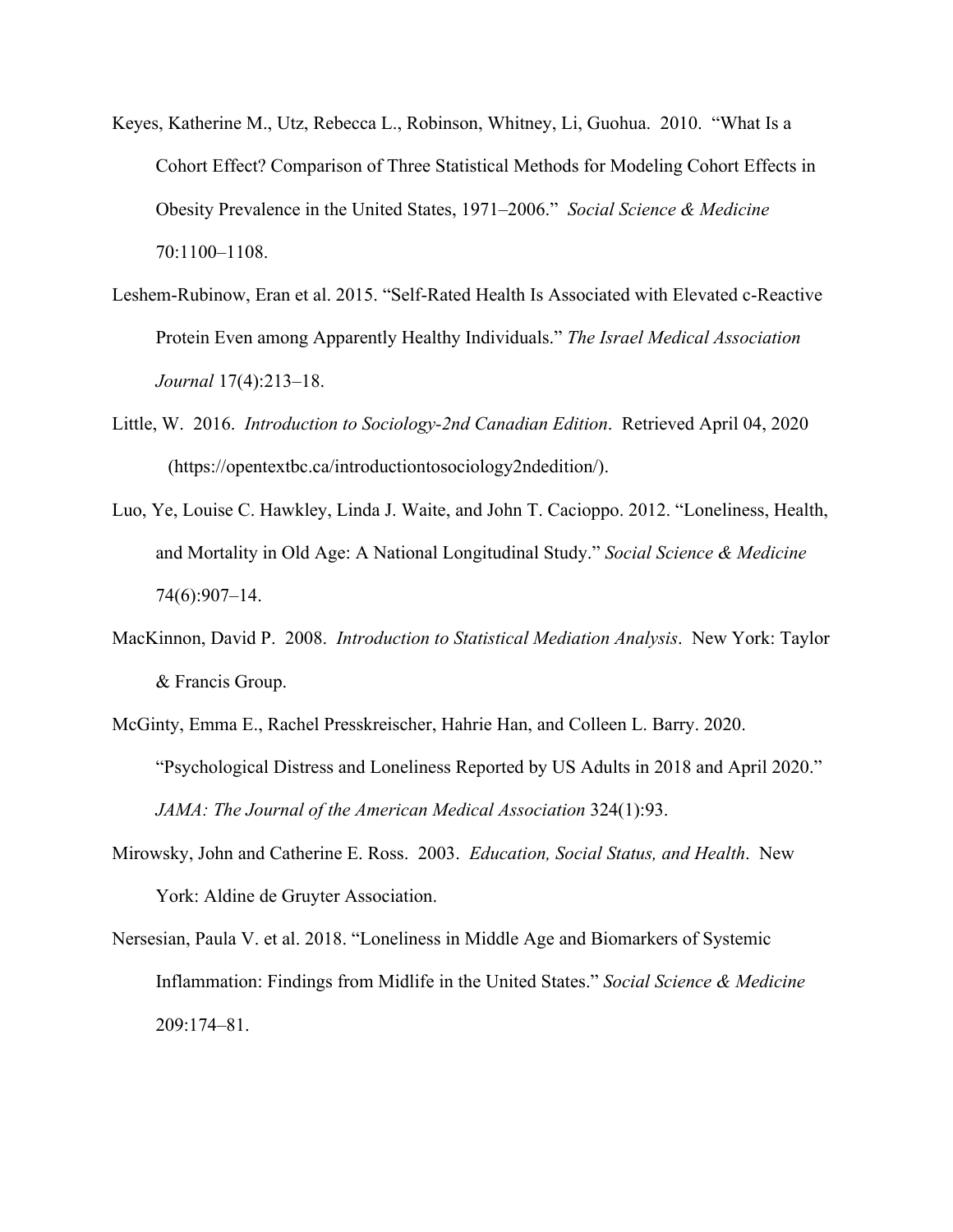- Nummela, Olli, Marjaana Seppänen, and Antti Uutela. 2011. "The Effect of Loneliness and Change in Loneliness on Self-Rated Health (SRH): A Longitudinal Study among Aging People." *Archives of Gerontology and Geriatrics* 53(2):163–67.
- Ong, Anthony D., Bert N. Uchino, and Elaine Wethington. 2016. "Loneliness and Health in Older Adults: A Mini-Review and Synthesis." *Gerontology* 62(4):443-449.
- Orth, Ulrich, Richard W. Robins, and Keith F. Widaman. 2012. "Life-Span Development of Self-Esteem and Its Effects on Important Life Outcomes." *Journal of Personality and Social Psychology* 102(6):1271–88.
- Pels, Fabian and Jens Kleinert. 2016. "Loneliness and Physical Activity: A Systematic Review." *International Review of Sport and Exercise Psychology* 9(1):231–60.
- Pescosolido, Bernice. 2006. "Of Pride and Prejudice: The Role of Sociology and Social Networks in Integrating the Health Sciences." *Journal of Health and Social Behavior* 47:189–208.
- Petersen, Johanna, Jeffrey Kaye, Peter G. Jacobs, Ana Quinones, Hiroko Dodge, Alice Arnold, and Stephen Thielke. 2016. "Longitudinal Relationship Between Loneliness and Social Isolation in Older Adults: Results From the Cardiovascular Health Study." *Journal of Aging and Health* 28(5):775-795.
- Rhemtulla, Mijke, Patricia É. Brosseau-Liard, and Victoria Savalei. 2012. "When Can Categorical Variables Be Treated as Continuous? A Comparison of Robust Continuous and Categorical SEM Estimation Methods under Suboptimal Conditions." *Psychological Methods* 17(3):354–73.
- Rico-Uribe, Laura Alejandra et al. 2018. "Association of Loneliness with All-Cause Mortality: A Meta-Analysis." *PLOS ONE* 13(1):e0190033.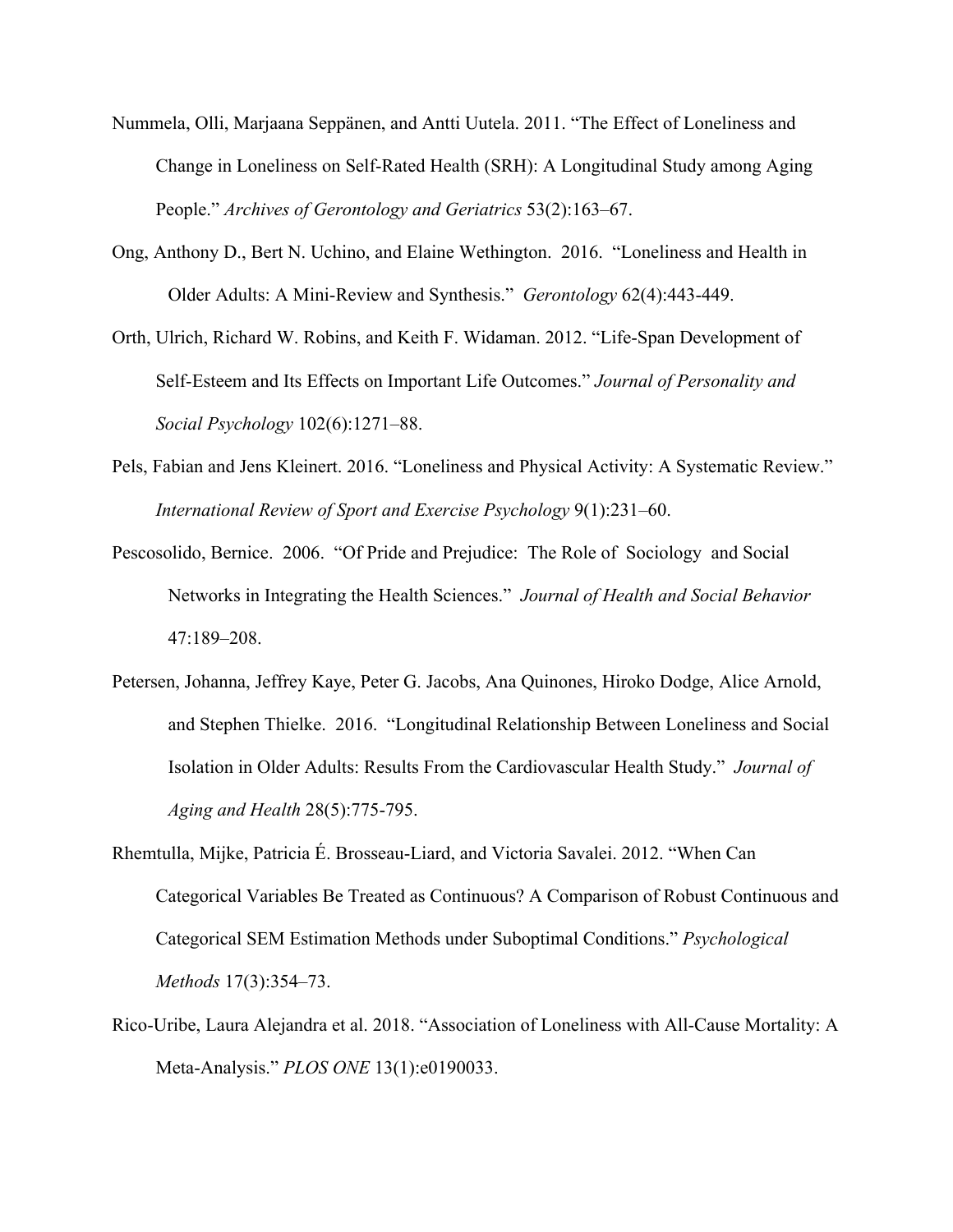- Rote, Sunshine, Terrence D. Hill, and Christopher G. Ellison. 2013. "Religious Attendance and Loneliness in Later Life." *The Gerontologist* 53(1):39–50.
- Schnittker, Jason and Valerio Bacak. 2014. "The Increasing Predictive Validity of Self-Rated Health." *PLOS ONE* 9(1):e84933.
- Segrin, Chris and Tricia Domschke. 2011. "Social Support, Loneliness, Recuperative Processes, and Their Direct and Indirect Effects on Health." *Health Communication* 26(3):221–32.
- Shankar, Aparna, Anne McMunn, James Banks, and Andrew Steptoe. 2011. "Loneliness, Social Isolation, and Behavioral and Biological Health Indicators in Older Adults." *Health Psychology* 30(4):377–85.
- Sharma, Ram A., Subani Maheshwari, and Rachel Bronsther. 2020. "COVID-19 in the Era of Loneliness." *Current Psychiatry* 19(5):31–33.
- Shiovitz-Ezra, S. and S. A. Leitsch. 2010. "The Role of Social Relationships in Predicting Loneliness: The National Social Life, Health, and Aging Project." *Social Work Research* 34(3):157–67.
- Sime, Caroline and Stephen Collins. 2019. "Compassionate Communities and Collective Memory: A Conceptual Framework to Address the Epidemic of Loneliness." *British Journal of Community Nursing* 24(12):580-584.
- Swader, Christopher S. 2019. "Loneliness in Europe: Personal and Societal Individualism-Collectivism and Their Connection to Social Isolation." *Social Forces* 97(3):1307-1336.
- Thoits, Peggy A. 2011. "Mechanisms Linking Social Ties and Support to Physical and Mental Health." *Journal of Health and Social Behavior* 52(2):145–61.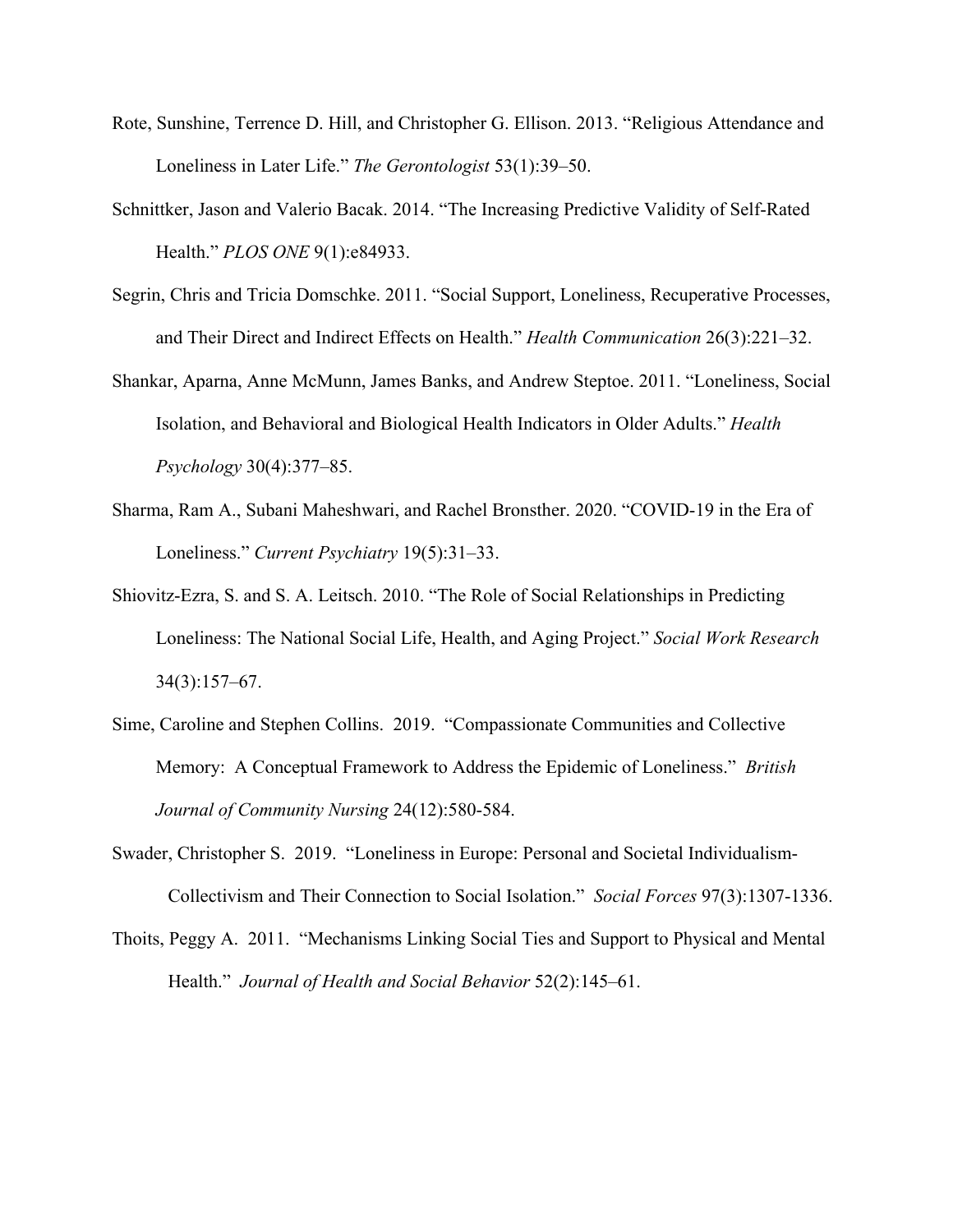- Tsur, Noga, Jacob Y. Stein, Yafit Levin, Alana Siegel, and Zahava Solomon. 2019. "Loneliness and Subjective Physical Health among War Veterans: Long Term Reciprocal Effects." *Social Science & Medicine* 234:112373.
- Turner, R. Jay and Robyn Lewis Brown. 2010. "Social Support and Mental Health." Pp. 200– 212 in *A Handbook for the Study of Mental Health: Social Contexts, Theories, and Systems*. Cambridge: Cambridge University Press.
- Uchino, Bert N. 2004. *Social Support and Physical Health: Understanding the Health Consequences of Relationships*. New Haven: Yale University Press.
- Uchino, Bert N., Kimberly Bowen, Robert Kent de Grey, Jude Mikel, and Edwin B. Fisher. 2018. "Social Support and Physical Health: Models, Mechanisms, and Opportunities." Pp. 341–72 in *Principles and Concepts of Behavioral Medicine: A Global Handbook*. New York, NY: Springer.
- Verhaeghe, Pieter-Paul, Elise Pattyn, Piet Bracke, Mieke Verhaeghe, and Bart Van De Putte. 2012. "The Association between Network Social Capital and Self-Rated Health: Pouring Old Wine in New Bottles?" *Health & Place* 18(2):358–65.
- Vie, Tina Løkke, Karl Ove Hufthammer, Turid Lingaas Holmen, Eivind Meland, and Hans Johan Breidablik. 2014. "Is Self-Rated Health a Stable and Predictive Factor for Allostatic Load in Early Adulthood? Findings from the Nord Trøndelag Health Study (HUNT)." *Social Science & Medicine* 117:1–9.
- Vieira, Cristina Mesa, Oscar H. Franco, Carlos Gómez Restrepo, and Thomas Abel. 2020. "COVID-19: The Forgotten Priorities of the Pandemic." *Maturitas* 136:38–41.
- Werner-Seidler, Aliza, Mohammad H. Afzali, Cath Chapman, Matthew Sunderland, and Tim Slade. 2017. "The Relationship between Social Support Networks and Depression in the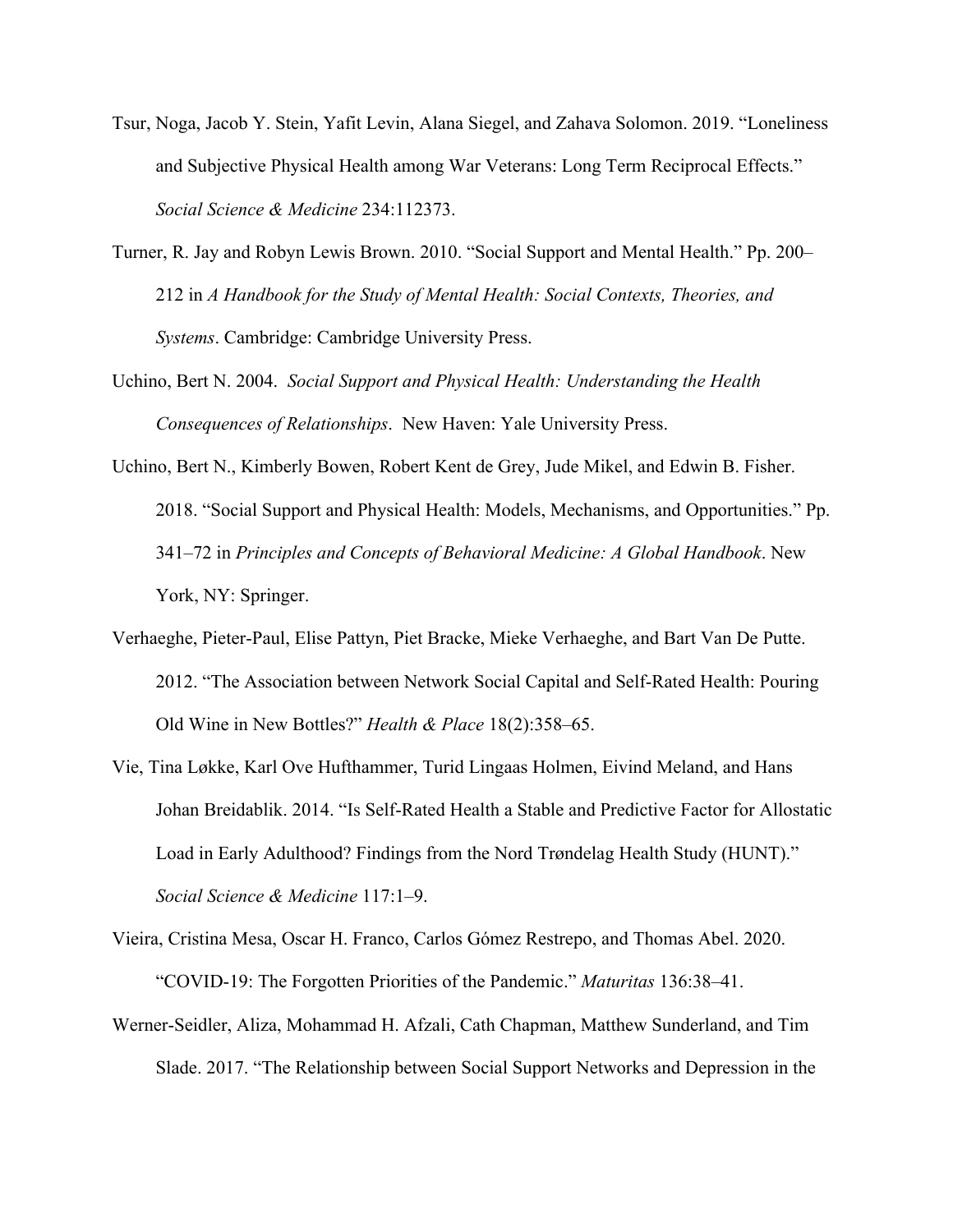2007 National Survey of Mental Health and Well-Being." *Social Psychiatry and Psychiatric Epidemiology* 52(12):1463–73.

- Whisman, Mark A. 2010. "Loneliness and the Metabolic Syndrome in a Population-Based Sample of Middle-Aged and Older Adults." *Health Psychology* 29(5):550–54.
- Yu, Ge, John G. Sessions, Yu Fu, and Martin Wall. 2015. "A Multilevel Cross-Lagged Structural Equation Analysis for Reciprocal Relationship between Social Capital and Health." *Social Science & Medicine* 142:1–8.
- Zajacova, Anna, Snehalata Huzurbazar, and Megan Todd. 2017. "Gender and the Structure of Self-Rated Health across the Adult Life Span." *Social Science & Medicine* 187:58–66.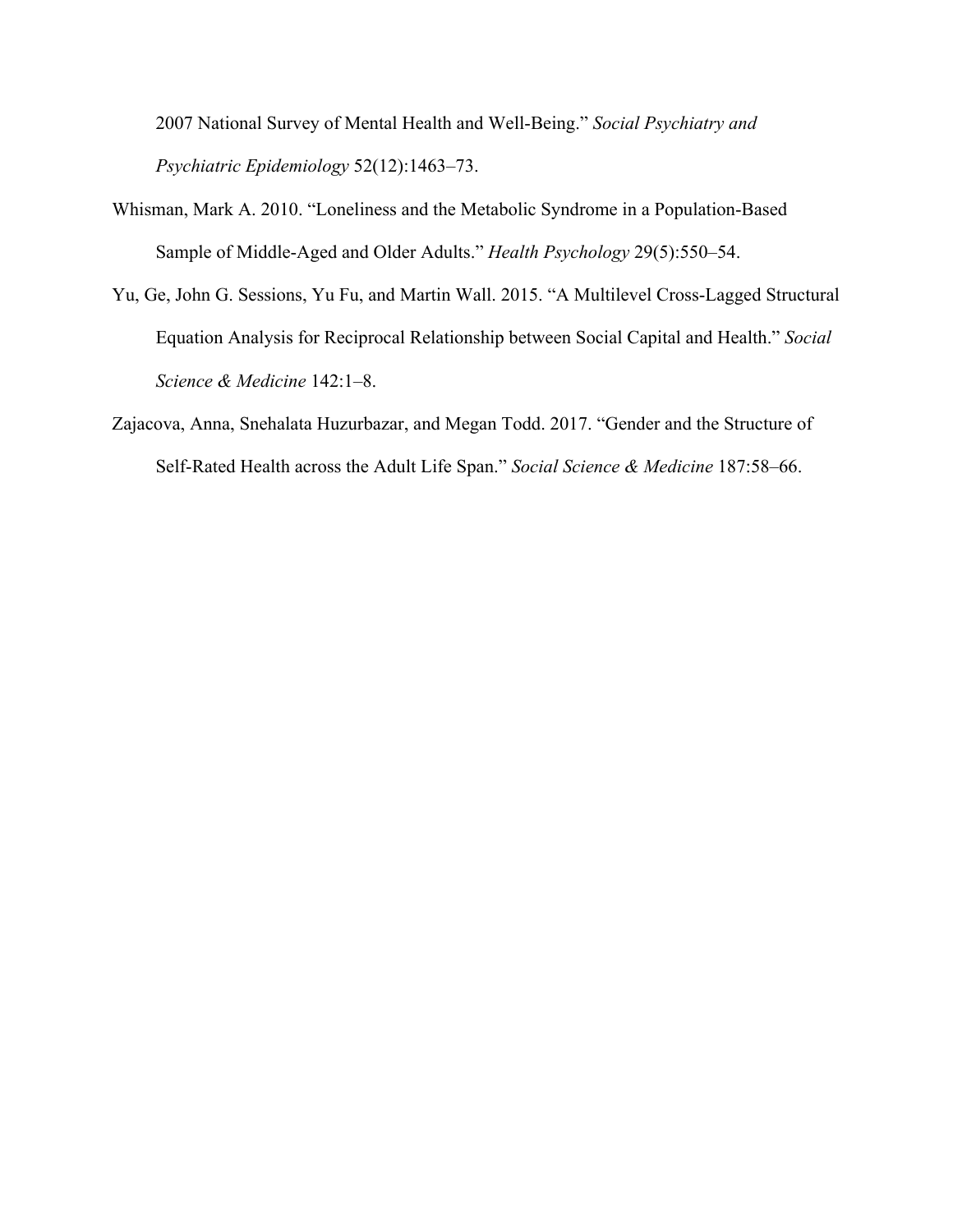

Figure 1. Conceptual model of the indirect associations between social support, loneliness, and self-rated health, adapted from Uchino (2004) and integrating expected changes during the COVID-19 pandemic.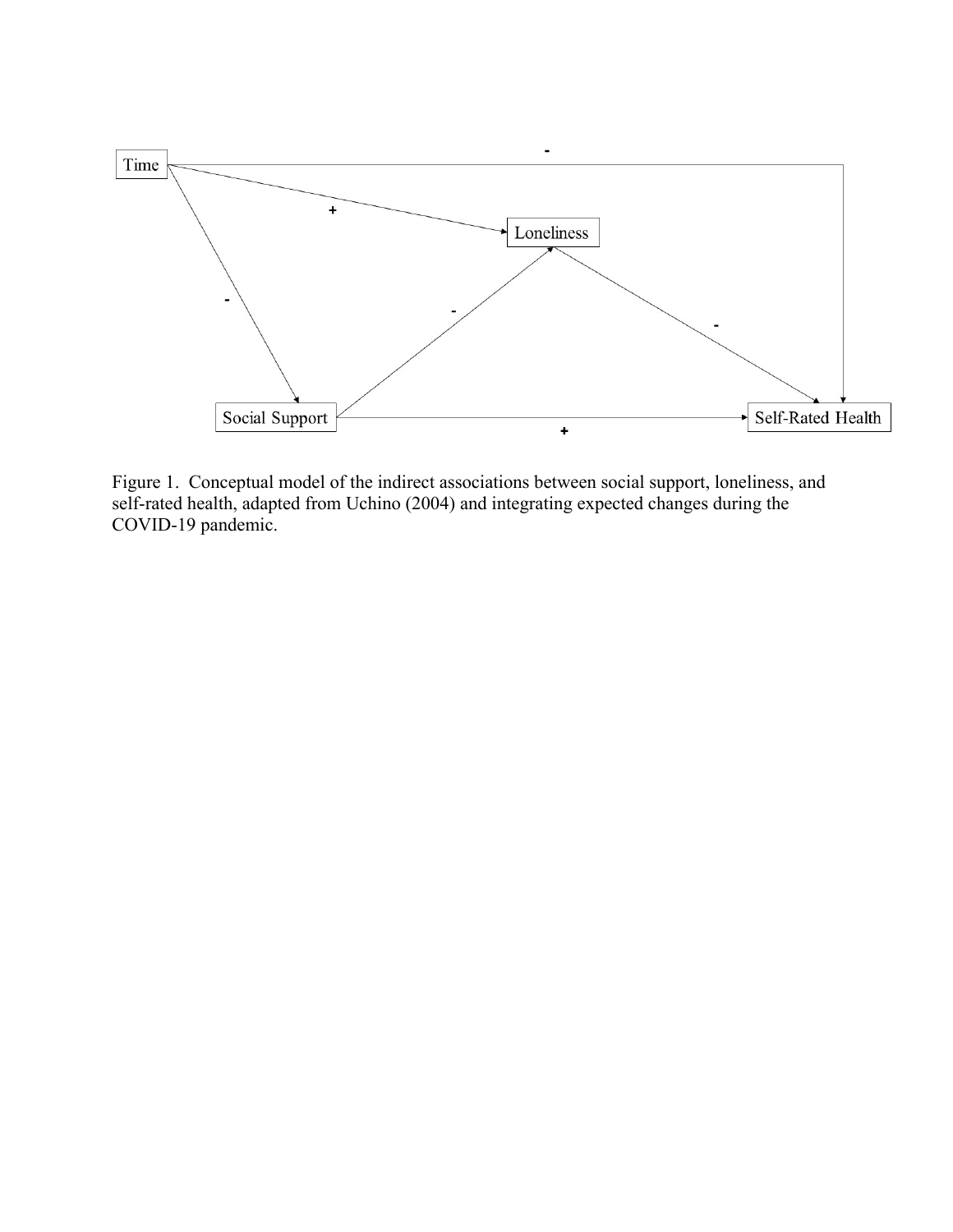

Figure 2: Sequential Latent Change Score Model of Social Support, Loneliness, and Self-Rated Health During the COVID-19 Pandemic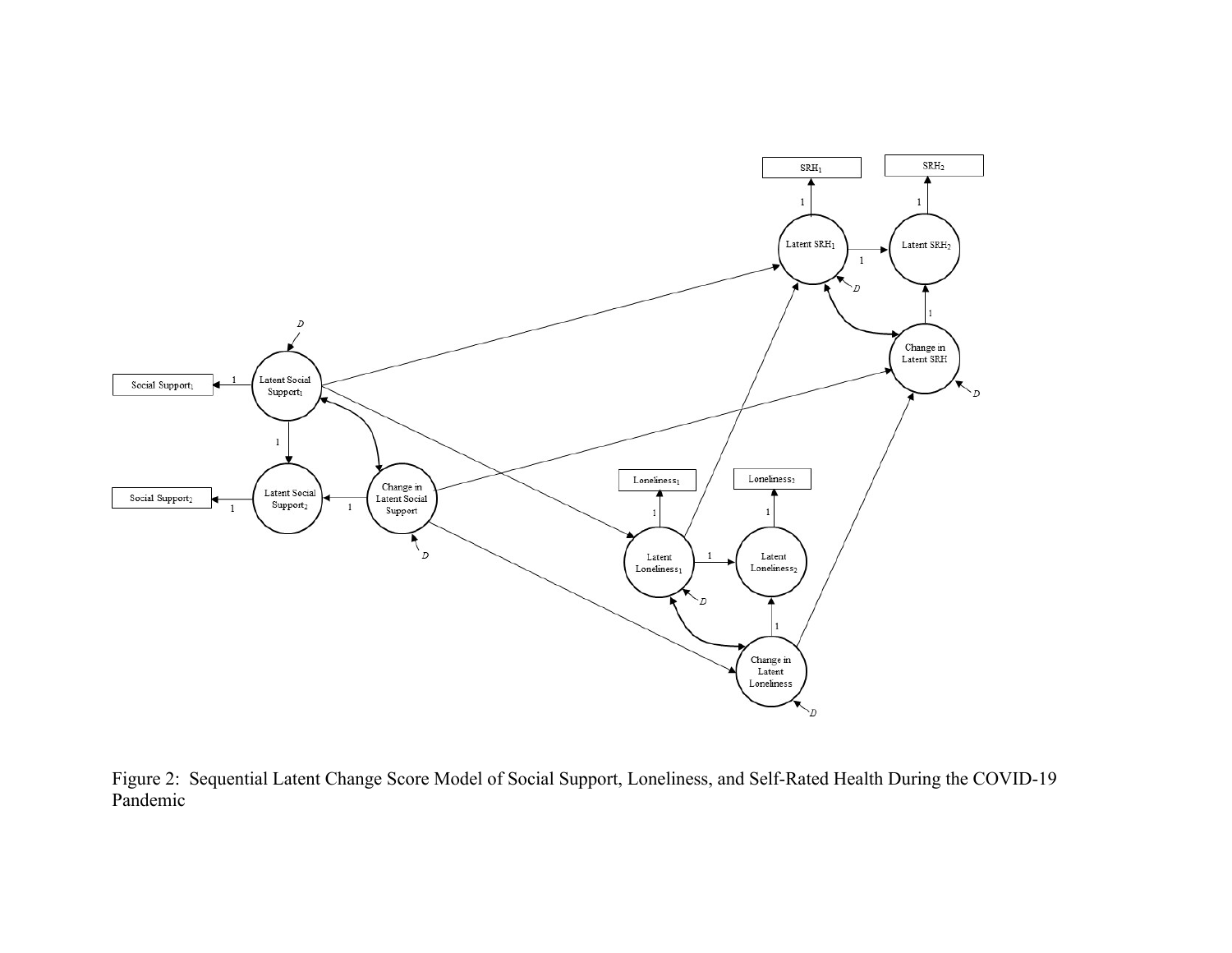

Figure 3: Results of Latent Change Score Model of Social Support, Loneliness, and Self-Rated Health. Metric and then standardized coefficients are presented. *\*p*<0.05 *\*\*p*<0.01 *\*\*\*p*<0.001.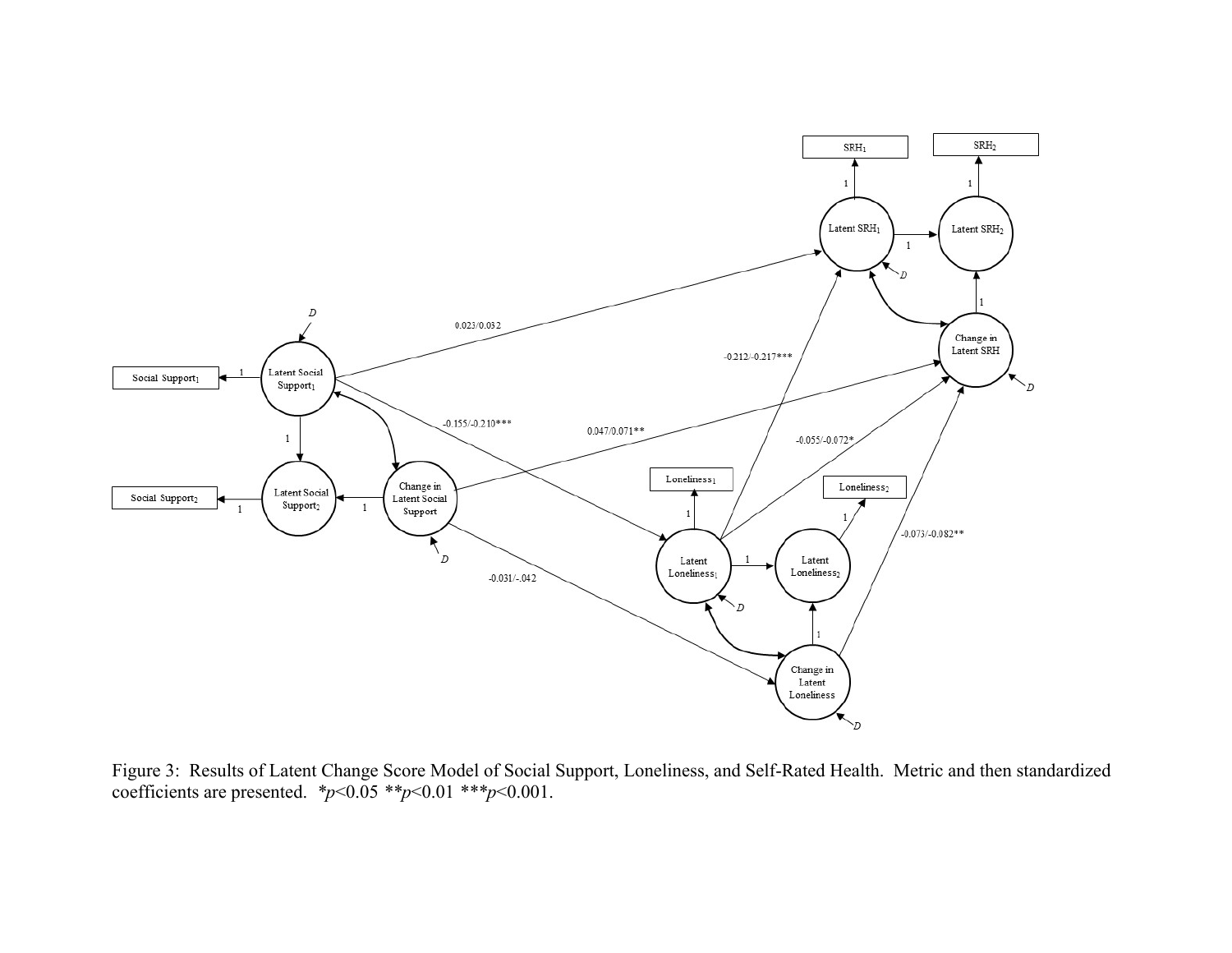| 0.202 |  |  |  |
|-------|--|--|--|
| 0.283 |  |  |  |
| 0.187 |  |  |  |
| 0.274 |  |  |  |
| 0.054 |  |  |  |
| 0.486 |  |  |  |
| 0.137 |  |  |  |
|       |  |  |  |
| 0.122 |  |  |  |
| 0.217 |  |  |  |
| 0.230 |  |  |  |
| 0.432 |  |  |  |
|       |  |  |  |
| 0.069 |  |  |  |
| 0.136 |  |  |  |
| 0.303 |  |  |  |
| 0.229 |  |  |  |
| 0.163 |  |  |  |
| 0.100 |  |  |  |
|       |  |  |  |
| 0.655 |  |  |  |
| 0.184 |  |  |  |
| 0.162 |  |  |  |
| 0.647 |  |  |  |
| 1.686 |  |  |  |
|       |  |  |  |

TABLE 1 Weighted Sample Means

N=2,456.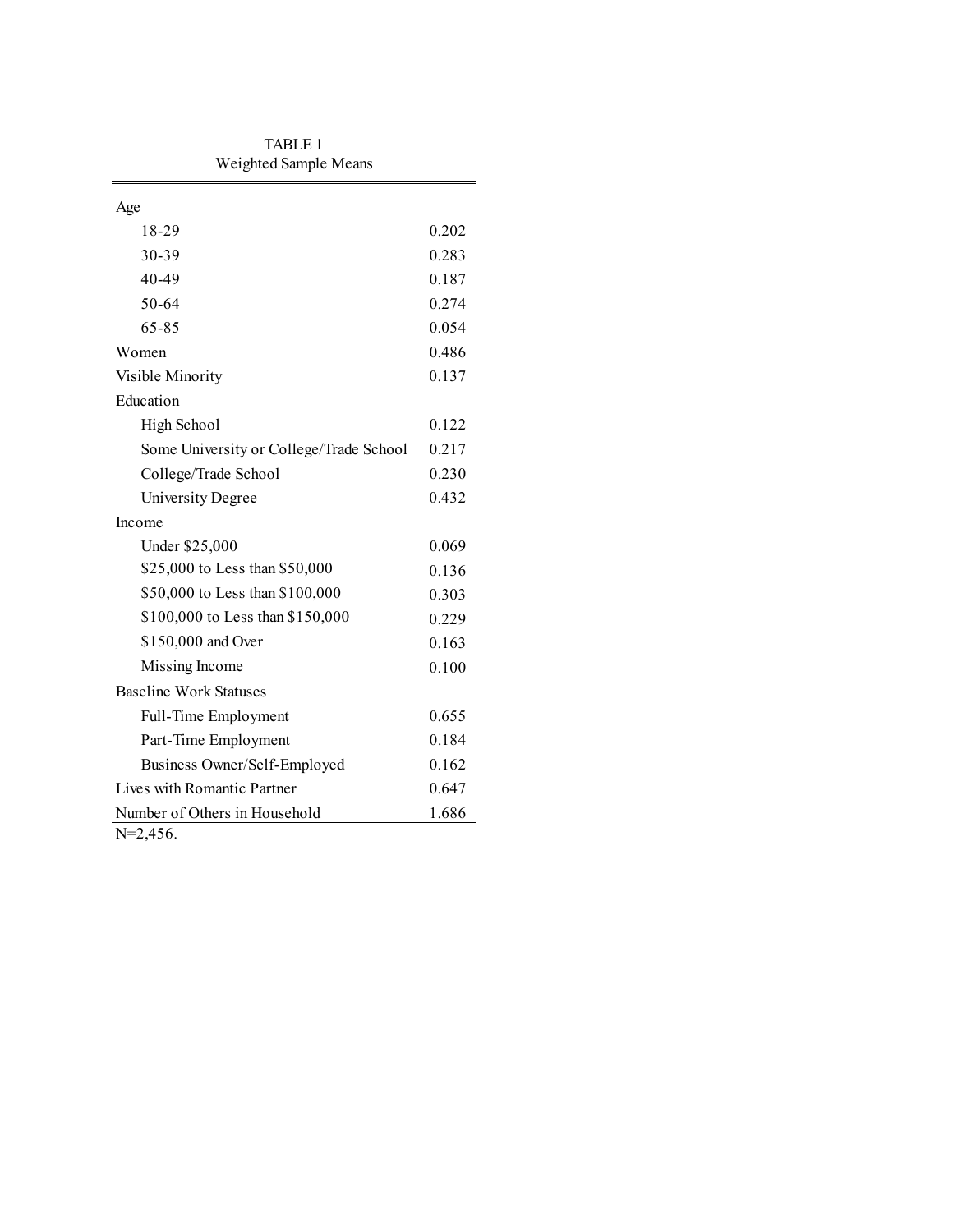TABLE 2 Univaraite LCS Models of Social Support, Loneliness, and Self-Rated Health

|                                |          | Perceived Social Support |              |          | Loneliness |              | Self-Rated Health |          |       |              |  |
|--------------------------------|----------|--------------------------|--------------|----------|------------|--------------|-------------------|----------|-------|--------------|--|
|                                |          | SЕ                       | R*           |          | SЕ         |              |                   |          | SЕ    |              |  |
| Baseline Latent Mean           | 3.769    | 0.027                    | $2.928$ ***  | 2.118    | 0.020      | $2.226$ ***  |                   | 3.709    | 0.019 | $3.998$ ***  |  |
| Mean Latent Change             | $-0.435$ | 0.026                    | $-0.398$ *** | 0.298    | 0.020      | $0.368$ ***  |                   | $-0.136$ | 0.017 | $-0.189$ *** |  |
| Baseline and Change Covariance | $-0.580$ | 0.033                    | $-0.413$ *** | $-0.258$ | 0.018      | $-0.336$ *** |                   | $-0.256$ | 0.019 | $-0.382$ *** |  |

N=2,456. \*p<0.05. \*\*p<0.01. \*\*\*p <0.001 (Two-tailed tests).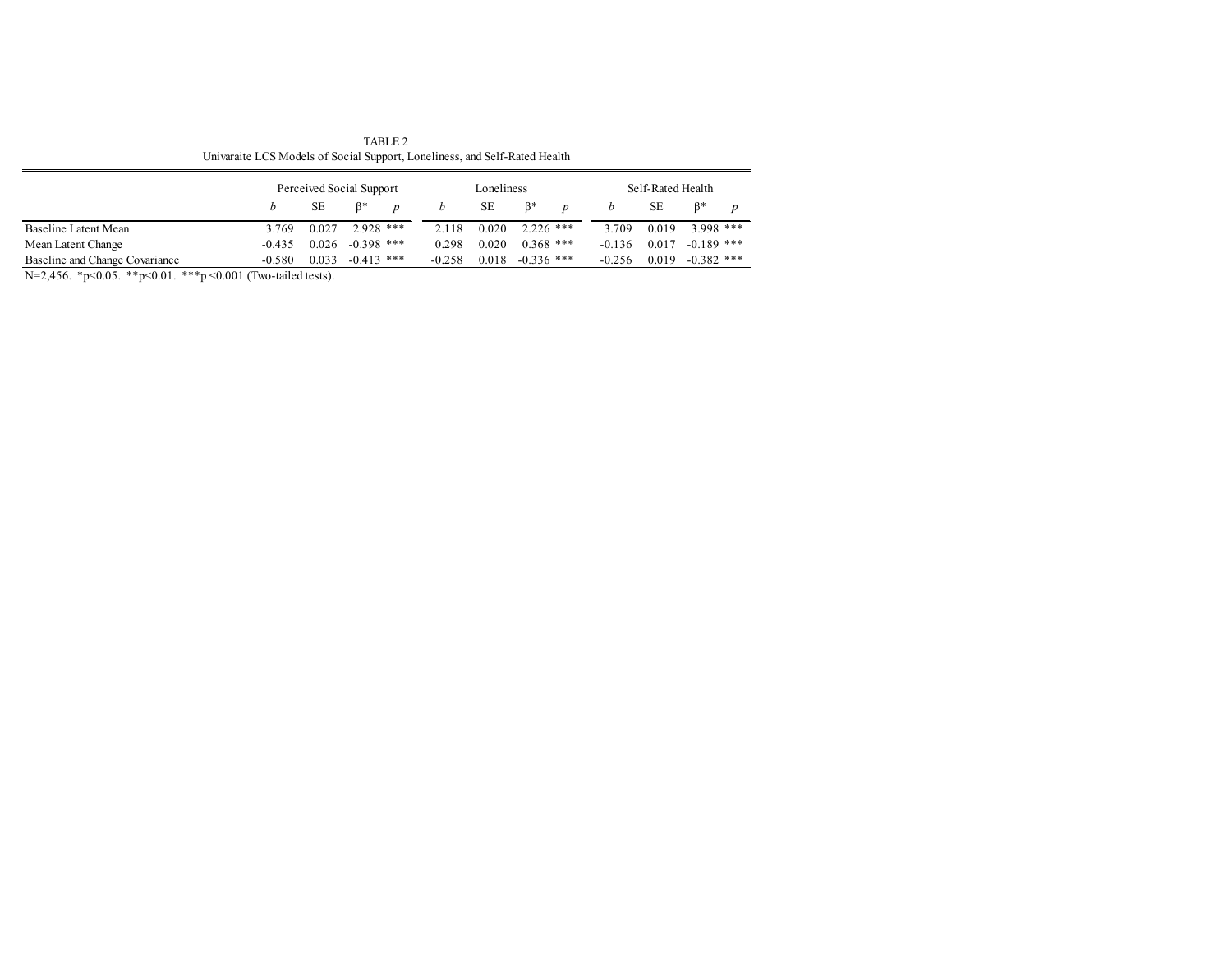|                                             |                 |           |              | Perceived Social Support |               |             |          |           |              | Loneliness |               |            |          | Self-Rated Health |              |          |               |             |  |  |
|---------------------------------------------|-----------------|-----------|--------------|--------------------------|---------------|-------------|----------|-----------|--------------|------------|---------------|------------|----------|-------------------|--------------|----------|---------------|-------------|--|--|
|                                             | <b>Baseline</b> |           |              |                          | Latent Change |             |          | Baseline  |              |            | Latent Change |            |          | <b>Baseline</b>   |              |          | Latent Change |             |  |  |
|                                             |                 | <b>SE</b> |              |                          | SE            |             |          | <b>SE</b> |              |            | <b>SE</b>     |            |          | <b>SE</b>         |              | b        | <b>SE</b>     |             |  |  |
| Age (18-29 is Reference)                    |                 |           |              |                          |               |             |          |           |              |            |               |            |          |                   |              |          |               |             |  |  |
| 30-39                                       | $-0.077$        | 0.083     | $-0.027$     | $-0.045$                 | 0.082         | $-0.018$    | $-0.090$ | 0.063     | $-0.043$     | $-0.012$   | 0.072         | $-0.007$   | $-0.160$ | 0.060             | $-0.078$ **  | $-0.112$ | 0.063         | $-0.070$    |  |  |
| 40-49                                       | $-0.348$        | 0.088     | $-0.105$ *** | $-0.089$                 | 0.089         | $-0.032$    | $-0.329$ | 0.067     | $-0.135$ *** | $-0.015$   | 0.075         | $-0.007$   | $-0.425$ | 0.066             | $-0.179$ *** | $-0.138$ | 0.065         | $-0.075$ *  |  |  |
| 50-64                                       | $-0.606$        | 0.087     | $-0.210$ *** | $-0.134$                 | 0.087         | $-0.055$    | $-0.469$ | 0.064     | $-0.220$ *** | $-0.013$   | 0.072         | $-0.007$   | $-0.405$ | 0.065             | $-0.195$ *** | $-0.174$ | 0.062         | $-0.107$ ** |  |  |
| 65-85                                       | $-0.51$         | 0.146     | $-0.090$ *** | $-0.165$                 | 0.138         | $-0.034$    | $-0.615$ | 0.094     | $-0.146$ *** | 0.054      | 0.100         | 0.015      | $-0.426$ | 0.106             | $-0.104$ *** | $-0.057$ | 0.087         | $-0.018$    |  |  |
| Women                                       | 0.170           | 0.052     | $0.066$ **   | 0.099                    | 0.052         | 0.045       | 0.040    | 0.038     | 0.021        | 0.039      | 0.040         | 0.024      | $-0.081$ | 0.038             | $-0.043$ *   | 0.049    | 0.035         | 0.034       |  |  |
| Visible Minority                            | $-0.161$        | 0.078     | $-0.043$ *   | $-0.028$                 | 0.082         | $-0.009$    | 0.183    | 0.058     | $0.066*$     | $-0.085$   | 0.062         | $-0.036$   | $-0.023$ | 0.057             | $-0.008$     | 0.066    | 0.048         | 0.032       |  |  |
| Education (University Degree is Reference)  |                 |           |              |                          |               |             |          |           |              |            |               |            |          |                   |              |          |               |             |  |  |
| High School                                 | $-0.378$        | 0.088     | $-0.096$ *** | $-0.002$                 | 0.098         | $-0.001$    | 0.145    | 0.065     | $0.050*$     | $-0.096$   | 0.072         | $-0.039$   | $-0.290$ | 0.070             | $-0.102$ *** | 0.108    | 0.069         | 0.049       |  |  |
| Some University or College/Trade School     | $-0.281$        | 0.071     | $-0.090$ *** | $-0.021$                 | 0.073         | $-0.008$    | $-0.059$ | 0.050     | $-0.026$     | 0.113      | 0.053         | $0.057*$   | $-0.153$ | 0.050             | $-0.068$ **  | 0.015    | 0.046         | 0.008       |  |  |
| College/Trade School                        | $-0.278$        | 0.067     | $-0.091$ *** | 0.072                    | 0.065         | 0.028       | $-0.082$ | 0.047     | $-0.037$     | $-0.010$   | 0.049         | $-0.005$   | $-0.179$ | 0.047             | $-0.081$ *** | 0.008    | 0.043         | 0.005       |  |  |
| Income (\$150,000 and Over is Reference)    |                 |           |              |                          |               |             |          |           |              |            |               |            |          |                   |              |          |               |             |  |  |
| Under \$25,000                              | $-0.180$        | 0.139     | $-0.035$     | 0.003                    | 0.152         | 0.001       | 0.287    | 0.104     | $0.076$ **   | $-0.230$   | 0.116         | $-0.072$ * | $-0.345$ | 0.100             | $-0.094$ **  | 0.067    | 0.090         | 0.023       |  |  |
| \$25,000 to Less than \$50,000              | $-0.214$        | 0.106     | $-0.057$ *   | 0.141                    | 0.109         | 0.044       | 0.208    | 0.075     | $0.075$ **   | 0.012      | 0.079         | 0.005      | $-0.328$ | 0.072             | $-0.121$ *** | $-0.045$ | 0.066         | $-0.021$    |  |  |
| \$50,000 to Less than \$100,000             | $-0.263$        | 0.081     | $-0.094$ **  | 0.194                    | 0.082         | $0.081$ *   | 0.065    | 0.055     | 0.032        | $-0.083$   | 0.059         | $-0.047$   | $-0.165$ | 0.056             | $-0.082$ **  | $-0.030$ | 0.052         | $-0.019$    |  |  |
| \$100,000 to Less than \$150,000            | $-0.141$        | 0.083     | $-0.046$     | 0.085                    | 0.082         | 0.033       | 0.048    | 0.055     | 0.021        | 0.015      | 0.060         | 0.008      | $-0.109$ | 0.056             | $-0.049$     | $-0.009$ | 0.053         | $-0.005$    |  |  |
| Missing Income                              | $-0.357$        | 0.111     | $-0.083$ **  | 0.148                    | 0.106         | 0.041       | 0.158    | 0.075     | $0.050*$     | 0.026      | 0.076         | 0.010      | $-0.160$ | 0.077             | $-0.052$ *   | 0.015    | 0.067         | 0.006       |  |  |
| <b>Baseline Work Statuses</b>               |                 |           |              |                          |               |             |          |           |              |            |               |            |          |                   |              |          |               |             |  |  |
| (Business Owner/Self-Employed is Reference) |                 |           |              |                          |               |             |          |           |              |            |               |            |          |                   |              |          |               |             |  |  |
| Full-Time Employment                        | $-0.146$        | 0.077     | $-0.054$     | $-0.089$                 | 0.077         | $-0.039$    | $-0.026$ | 0.052     | $-0.013$     | 0.062      | 0.054         | 0.036      | 0.011    | 0.056             | 0.006        | 0.043    | 0.051         | 0.028       |  |  |
| Part-Time Employment                        | $-0.047$        | 0.097     | $-0.014$     | $-0.106$                 | 0.097         | $-0.037$    | 0.026    | 0.068     | 0.010        | 0.021      | 0.072         | 0.010      | $-0.087$ | 0.071             | $-0.036$     | 0.034    | 0.062         | 0.018       |  |  |
| Lives with Romantic Partner                 | 0.036           | 0.066     | 0.013        | $-0.047$                 | 0.068         | $-0.021$    | $-0.377$ | 0.049     | $-0.190$ *** | $-0.065$   | 0.051         | $-0.038$   | $-0.025$ | 0.048             | $-0.013$     | 0.054    | 0.047         | 0.036       |  |  |
| Number of Others in Household               | $-0.028$        | 0.024     | $-0.026$     | 0.021                    | 0.027         | 0.023       | 0.010    | 0.018     | 0.012        | $-0.023$   | 0.018         | $-0.034$   | 0.008    | 0.017             | 0.011        | 0.006    | 0.016         | 0.010       |  |  |
| Intercept                                   | 4.476           | 0.133     | $3.478$ ***  | $-0.445$                 | 0.141         | $-0.407$ ** | 3.066    | 0.115     | $3.230$ ***  | 0.347      | 0.104         | $0.428$ ** | 4.650    | 0.128             | $5.014$ ***  | 0.015    | 0.101         | 0.020       |  |  |
| Baseline and Change Covariance              | $-0.590$        | 0.033     | $-0.436$ *** |                          |               |             | $-0.244$ | 0.016     | $-0.353$ *** |            |               |            | $-0.262$ | 0.018             | $-0.419$ *** |          |               |             |  |  |
| R2                                          | 0.065           |           |              | 0.011                    |               |             | 0.174    |           |              | 0.019      |               |            | 0.106    |                   |              | 0.026    |               |             |  |  |

TABLE 3 Relationships with Control Variables in Sequential LCS Model of Social Support, Loneliness, and Self-Rated Health

N=2,456. \*p<0.05. \*\*p<0.01. \*\*\*p <0.001 (Two-tailed tests).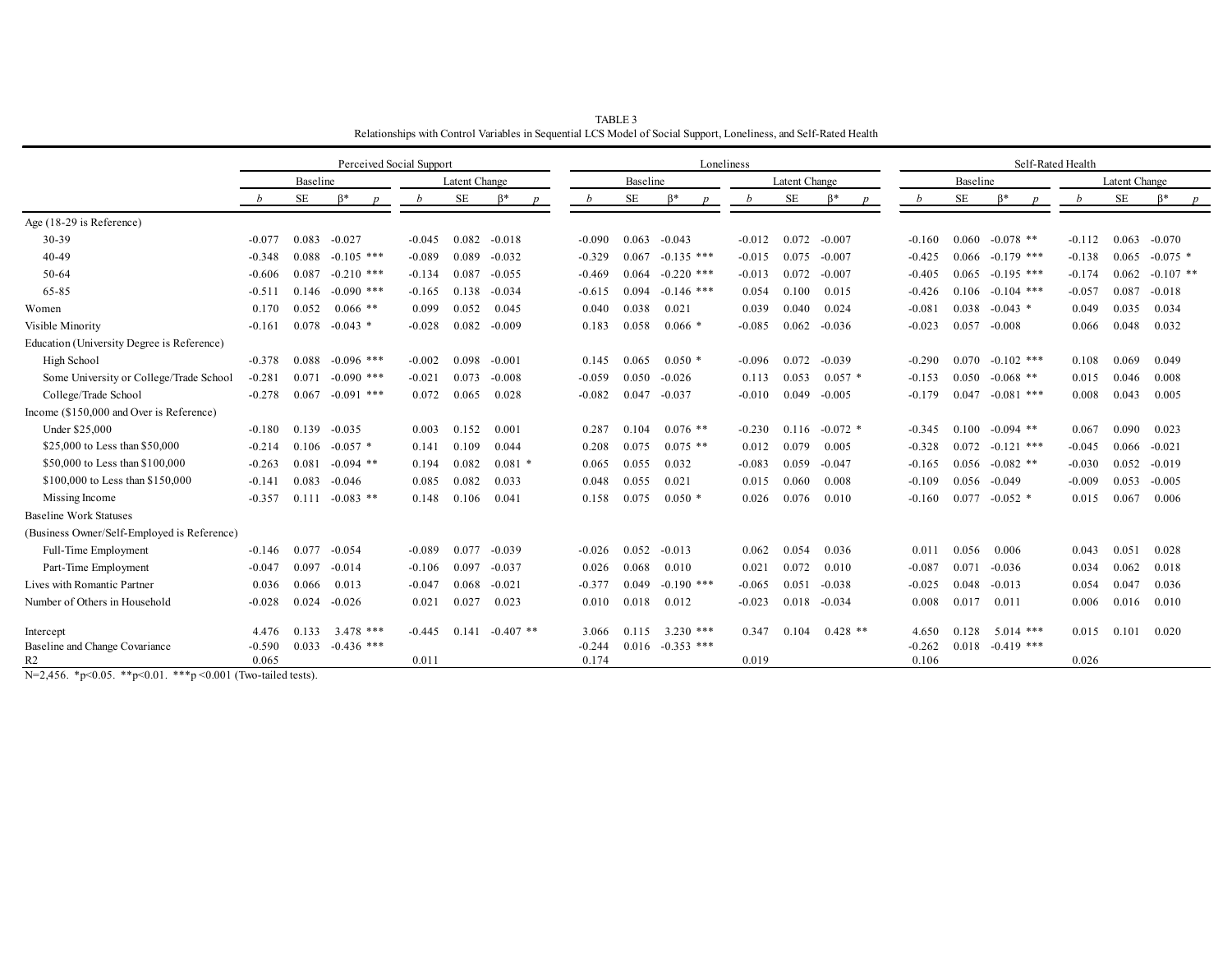## **Endnotes**

<sup>1</sup> Our measure uses the same questions as Hughes et al.  $(2004)$ , but they asked "how often you feel that way" (pg. 660). We changed the reference to the previous month to specify experiences of loneliness during the Covid-19 pandemic. Hughes et al. (2004) also used a more restricted response format of 1 (hardly ever) to 3 (often), but we increased the response categories to allow for greater precision in the degree of variation in loneliness across the pandemic.

 $2$  Although studies from the United States often use more detailed measures of race and ethnicity, the "visible minority" category is relied-upon by Statistics Canada as the primary indicator of minority race and ethnicity

 $(\text{(https://www23.statcan.gc.ca/imdb/p3Var.pl?Function=DEC&Id=45152})$ , with the result that survey research in Canada typically follows the standard set by Statistics Canada. For this reason, as a part of the Angus Reid panel, participants were asked, "Would you say you are a member of a visible minority here in Canada (in terms of your ethnicity/race)?" and responses to this question were used to determine visible minority status. As "visible minority" is the common means of referring to designations of minority race and ethnicity in Canadian research, we follow this convention in using the "visible minority" label.

 $3$  Although bootstrapping is also often used to test indirect effects, bootstrapping is primarily necessary in sample sizes of less than 1,000 (MacKinnon 2008), and since our sample has over twice that size, bootstrapping is not necessary.

<sup>4</sup> Within the current analyses, the univariate LCS models are "just-identified," meaning that the full set of possible associations are estimated, leaving no additional information with which to create estimates of model fit (Kline, 2005). However, measures of indicators fit can be obtained